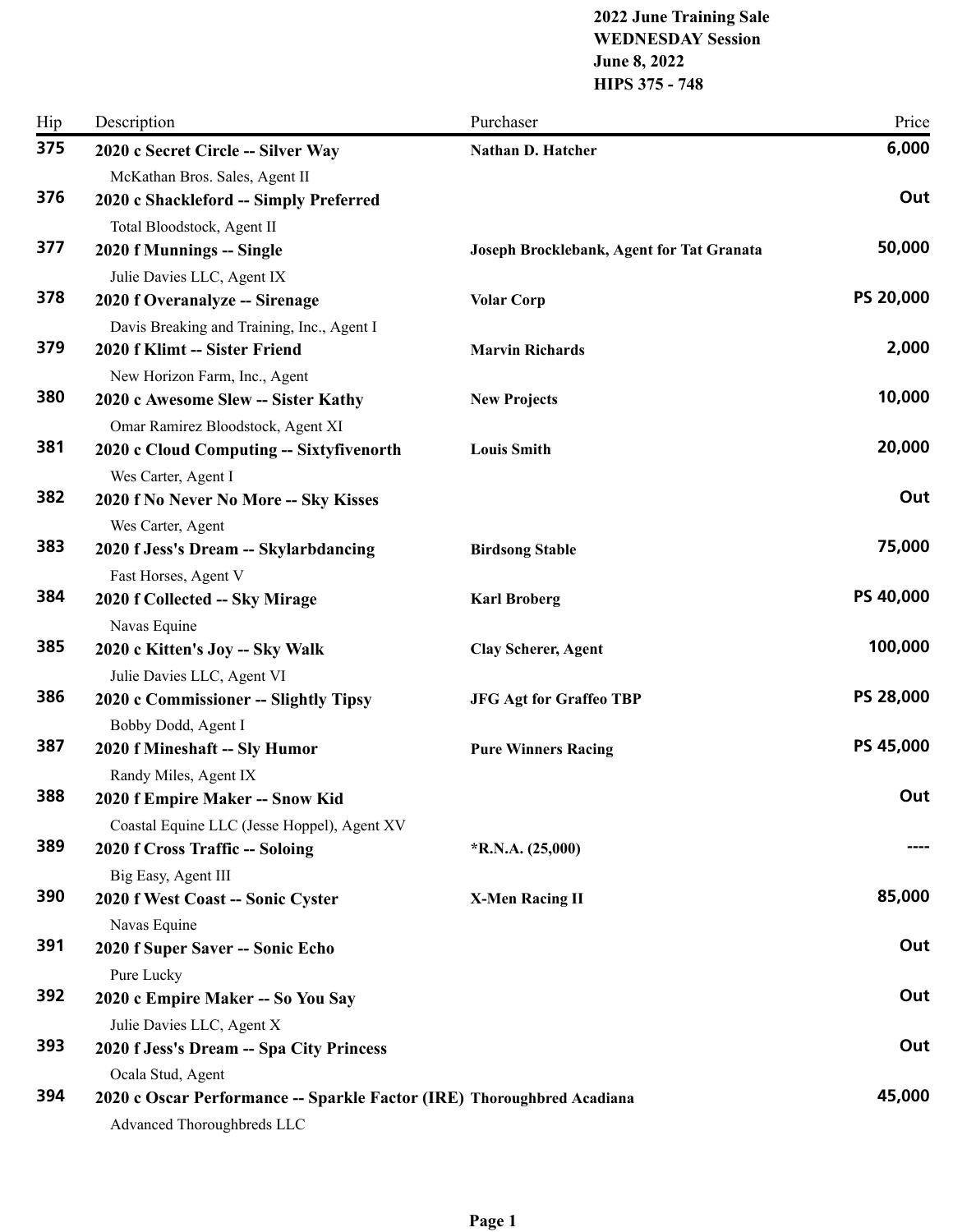| Hip | Description                                                        | Purchaser                                         | Price     |
|-----|--------------------------------------------------------------------|---------------------------------------------------|-----------|
| 395 | 2020 f Neolithic -- Spectacular Sight                              | <b>Angel Luis Del Valle Matos</b>                 | 30,000    |
|     | Envision Equine, Agent I                                           |                                                   |           |
| 396 | 2020 f Boys At Tosconova -- Speedy Analysis                        | Nathan D. Hatcher                                 | 5,500     |
|     | Ruby Champion Horses                                               |                                                   |           |
| 397 | 2020 f Tapizar -- Speedy Bird                                      | River Card Stable, Bonnie Lucas, Agent            | 39,000    |
|     | Classic Bloodstock LLC, Agent I                                    |                                                   |           |
| 398 | 2020 f The Factor -- Speightstown Belle                            | Nick J. Hines, Agent                              | PS 23,000 |
|     | Little Farm Equine LLC, Agent III                                  |                                                   |           |
| 399 | 2020 c Bucchero -- Spellchick                                      | <b>Osiris Bautista</b>                            | 7,500     |
| 400 | Silvestre Chavez Thoroughbreds, Agent                              |                                                   | Out       |
|     | 2020 c Munnings -- Spells and Charms                               |                                                   |           |
| 401 | Ocala Stud, Agent                                                  |                                                   | Out       |
|     | 2020 c Astern (AUS) -- Spider Dust                                 |                                                   |           |
| 402 | Tom McCrocklin, Agent VIII<br>2020 f Goldencents -- Splendid Bloom | Grey Price, Agt for Designated Hitters Racing LLC | PS 30,000 |
|     |                                                                    |                                                   |           |
| 403 | Ordonez Thoroughbreds, Agent<br>2020 c Broken Vow -- Spring Bloom  |                                                   | Out       |
|     | McKathan Bros. Sales, Agent IV                                     |                                                   |           |
| 404 | 2020 f Arrogate -- Spring Carnival                                 |                                                   | Out       |
|     | All Dreams Equine, Agent                                           |                                                   |           |
| 405 | 2020 f Goldencents -- Stainless Kitten                             | <b>Expoline</b>                                   | 30,000    |
|     | Little Farm Equine LLC, Agent VII                                  |                                                   |           |
| 406 | 2020 f City of Light -- Stand Back                                 | <b>Cash Is King</b>                               | 125,000   |
|     | Eisaman Equine, Agent                                              |                                                   |           |
| 407 | 2020 c Rainbow Heir -- Star Anna                                   | Juan Arriagada                                    | 15,000    |
|     | S B M Training and Sales, Agent III                                |                                                   |           |
| 408 | 2020 c Lord Nelson -- Staria                                       | Oracle Bloodstock, Agent, Perrine, Inc            | PS 38,000 |
|     | On Point Training & Sales, Agent                                   |                                                   |           |
| 409 | 2020 c McCraken -- Star in the Corner                              | <b>Bradley Thoroughbreds LLC, Agent</b>           | 42,000    |
|     | Wavertree Stables, Inc. (Ciaran Dunne), Agent VIII                 |                                                   |           |
| 410 | 2020 c Constitution -- Starlicious                                 | $*R.N.A. (47,000)$                                |           |
|     | <b>Bird In Hand Stables</b>                                        |                                                   |           |
| 411 | 2020 f Accelerate -- Star Number                                   | <b>Ten Strike Racing</b>                          | PS 45,000 |
|     | Dark Star Thoroughbreds (Stori Atchison), Agent III                |                                                   |           |
| 412 | 2020 c Ghostzapper -- Starseeker                                   | <b>Charles P Cannon</b>                           | 11,000    |
|     | Eddie Woods, Agent XXXVII                                          |                                                   |           |
| 413 | 2020 f Sharp Azteca -- Starship Awesome                            | Luther G. Miller                                  | 7,000     |
|     | RiceHorse Stable (Brandon & Ali Rice)                              |                                                   |           |
| 414 | 2020 f Fury Kapcori -- Starship Crystal                            |                                                   | Out       |
|     | Journeyman Bloodstock Services, Inc.                               |                                                   |           |
|     | (Brent & Crystal Fernung), Agent                                   |                                                   |           |
| 415 | 2020 c Uncaptured -- Starship Freedom                              | C.H.P.R.                                          | PS 12,000 |
|     | Silvestre Chavez Thoroughbreds, Agent XXX                          |                                                   |           |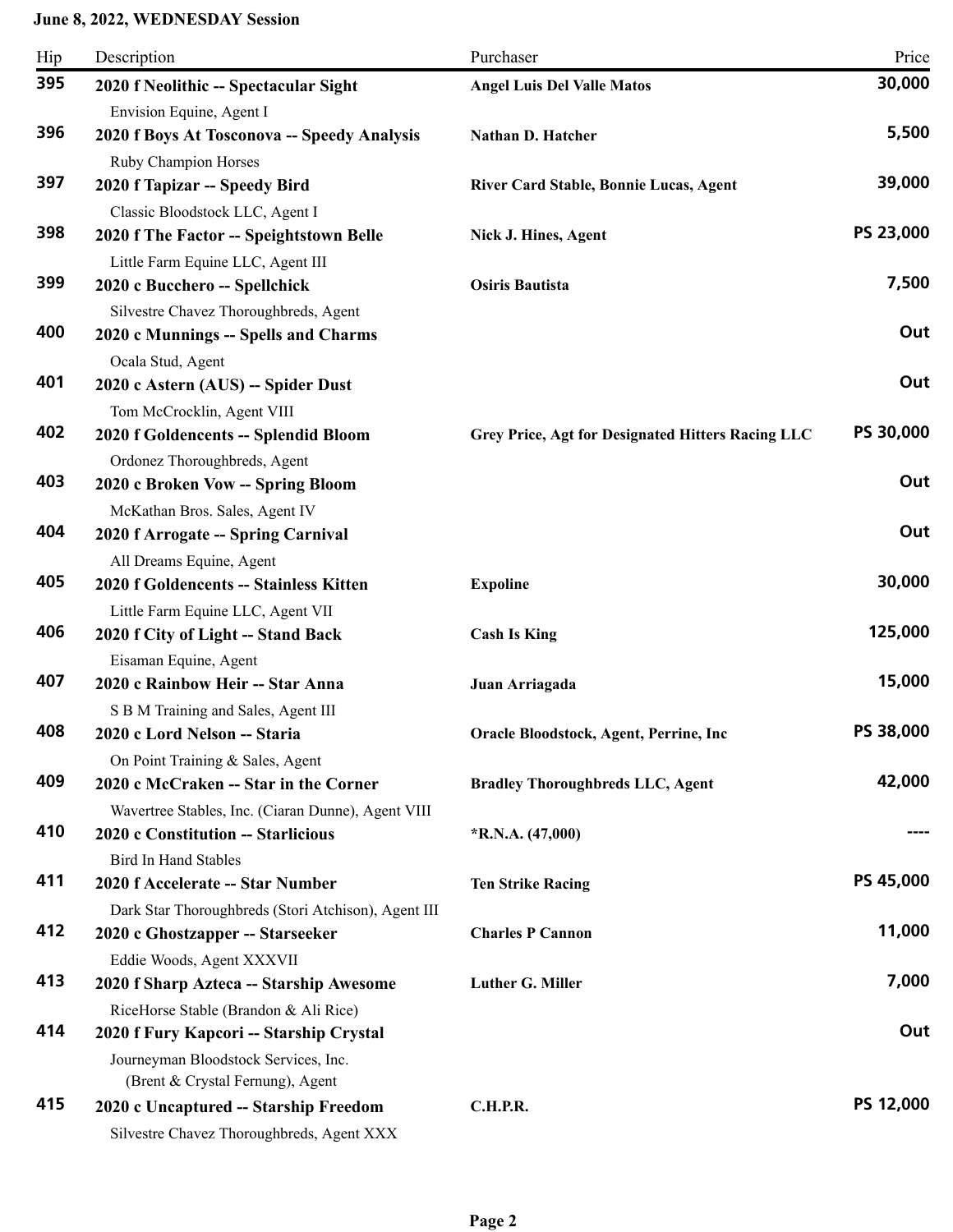| Hip | Description                                                                                            | Purchaser                         | Price           |
|-----|--------------------------------------------------------------------------------------------------------|-----------------------------------|-----------------|
| 416 | 2020 f Eclipticalspraline -- Starsof the Nile<br>Silvestre Chavez Thoroughbreds, Agent XVIII           | Louis Linder Jr.                  | 11,000          |
| 417 | 2020 f Far From Over -- Star Venue<br>Thorostock LLC, Agent I                                          | <b>Jefrey Silvestre</b>           | 2,500           |
| 418 | 2020 c Neolithic -- St Ballado's Lady<br>Blue River Bloodstock, Inc., Agent III                        | <b>Charlton Bloodstock Agency</b> | 3,500           |
| 419 | 2020 c Unified -- St. Croix<br>Cortez Racing Stable, Agent                                             | <b>Ed Pulgar</b>                  | <b>PS 8,000</b> |
| 420 | 2020 f Lord Nelson -- Stephanie Jayne<br>Scenic Sales                                                  | <b>Ervin Rodriguez</b>            | PS 45,000       |
| 421 | 2020 c Midnight Storm -- Sterling Madame<br>Golden Rock Thoroughbreds, Agent I                         | Raffaela Di Paola                 | 50,000          |
| 422 | 2020 c Kantharos -- Stifled Heiress<br>Wavertree Stables, Inc. (Ciaran Dunne), Agent X                 | Mike Doyle, Agent                 | 35,000          |
| 423 | 2020 c Good Magic -- Stolen Star<br>Pike Racing, Agent II                                              |                                   | Out             |
| 424 | 2020 c Always Dreaming -- Storm Crossing<br>Pick View LLC, Agent XII                                   |                                   | Out             |
| 425 | 2020 f Bolt d'Oro -- Storm Raven<br>Silvestre Chavez Thoroughbreds, Agent III                          | $*R.N.A. (62,000)$                |                 |
| 426 | 2020 f Commissioner -- Storm Spell                                                                     | <b>Precise Star Stable LLC</b>    | 45,000          |
| 427 | Omar Ramirez Bloodstock, Agent VI<br>2020 f Neolithic -- Stormy Love                                   |                                   | Out             |
| 428 | Nice and Easy Thoroughbreds<br>2020 f Uncaptured -- Stormy Union                                       | $*$ R.N.A. $(70,000)$             |                 |
| 429 | Omar Ramirez Bloodstock, Agent XII<br>2020 c Sharp Azteca -- Street Interest                           | <b>Ron Stolich</b>                | 20,000          |
| 430 | Little Farm Equine LLC, Agent IV<br>2020 c Mor Spirit -- Stylish Quality<br>Envision Equine, Agent II  | <b>Karl Broberg</b>               | 25,000          |
| 431 | 2020 c American Pharoah -- Sugar Queen<br>Eddie Woods, Agent XVIII                                     |                                   | Out             |
| 432 | 2020 c West Coast -- Summersault<br>Silvestre Chavez Thoroughbreds, Agent XXI                          |                                   | Out             |
| 433 | 2020 f Into Mischief -- Sundown<br>Gene Recio, Agent X                                                 | <b>Alfonso Villalobos</b>         | 15,000          |
| 434 | 2020 c Animal Kingdom -- Sun Goddess                                                                   | <b>JKX</b>                        | 30,000          |
| 435 | Golden Noguez, Agent<br>2020 f Valiant Minister -- Sunset Silhouette                                   | Winning Stables, Inc.             | 10,000          |
| 436 | Bobby Jones Equine LLC, Agent I<br>2020 c Mendelssohn -- Super Girlie<br>Top Line Sales LLC, Agent VII |                                   | Out             |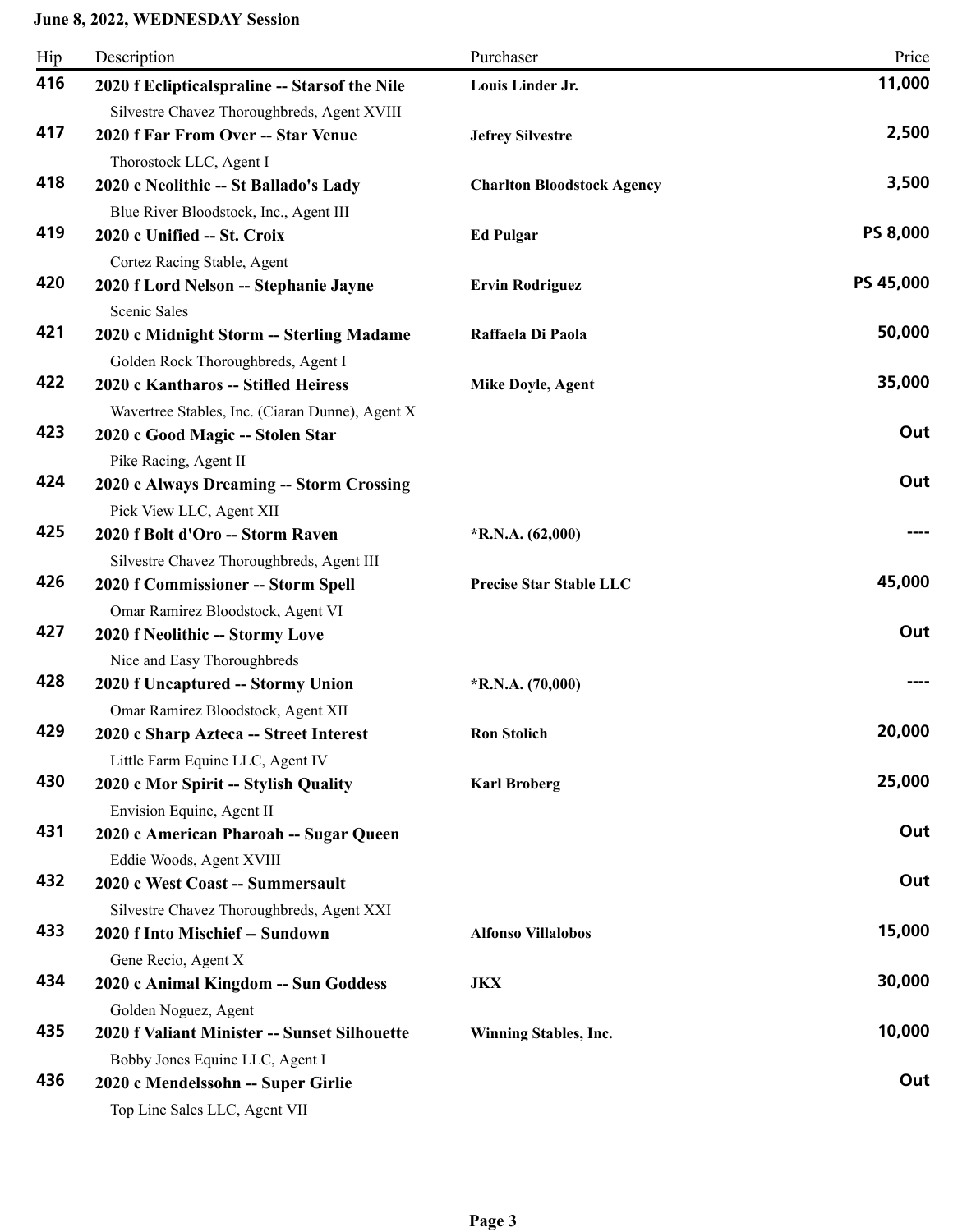| Hip | Description                                                   | Purchaser                                     | Price     |
|-----|---------------------------------------------------------------|-----------------------------------------------|-----------|
| 437 | 2020 f Army Mule -- Super Holiday                             | <b>St. Elias Stable</b>                       | 130,000   |
|     | Fast Horses, Agent                                            |                                               |           |
| 438 | 2020 c Valiant Minister -- Super Jaeinn                       |                                               | Out       |
|     | Eisaman Equine, Agent                                         |                                               |           |
| 439 | 2020 c American Freedom -- Super Sharp                        | <b>Michael Lerman</b>                         | 20,000    |
|     | J V C Training and Sales, Agent I                             |                                               |           |
| 440 | 2020 c Speightster -- Super Shopper                           | <b>Mark Conway</b>                            | 25,000    |
|     | Top Line Sales LLC, Agent XXI                                 |                                               |           |
| 441 | 2020 c Bucchero -- Super Trooper                              | <b>Winning Stables, Inc.</b>                  | 25,000    |
|     | Nice and Easy Thoroughbreds                                   |                                               |           |
| 442 | 2020 f Mor Spirit -- Susan B                                  | $*R.N.A. (18,000)$                            |           |
|     | Total Bloodstock, Agent III                                   |                                               |           |
| 443 | 2020 f Connect -- Sushi Girl                                  | $*R.N.A. (14,000)$                            |           |
| 444 | White Lilac (Katie Miranda)                                   |                                               | Out       |
|     | 2020 c Connect -- Sustained                                   |                                               |           |
| 445 | Harris Training Center LLC, Agent IV                          |                                               | 5,000     |
|     | 2020 f Cartoon -- Svetlana                                    | <b>Chan Duncan</b>                            |           |
| 446 | AVP Training and Sales, Agent III                             |                                               | Out       |
|     | 2020 c Cupid -- Swampoodle                                    |                                               |           |
| 447 | Whitman Sales LLC, Agent II<br>2020 c Klimt -- Sweet as Dixie | F.N.D.C.C., Inc.                              | 6,000     |
|     | Dark Star Thoroughbreds (Stori Atchison), Agent I             |                                               |           |
| 448 | 2020 f Awesome Slew -- Sweet Butterfly                        | <b>Jerry Caroom</b>                           | 14,000    |
|     | Champions of the Future, Agent II                             |                                               |           |
| 449 | 2020 f Adios Charlie -- Sweet Chantal                         | Joseph Brocklebank, Agent for Mark Gilman     | 42,000    |
|     | CM Thoroughbreds                                              |                                               |           |
| 450 | 2020 c Brethren -- Sweet Goddess                              |                                               | Out       |
|     | Santa Fe Thoroughbreds                                        |                                               |           |
| 451 | 2020 c Goldencents -- Sweet Halory                            | Joseph Brocklebank, Agent for Richard Lister  | 20,000    |
|     | Top Line Sales LLC, Agent VI                                  |                                               |           |
| 452 | 2020 f Tapizar -- Sweetheart Legacy                           | <b>Doble Jak Investments, LLC</b>             | PS 35,000 |
|     | Limitless Thoroughbred, Agent                                 |                                               |           |
| 453 | 2020 f Mendelssohn -- Sweet Like Char                         | <b>Charles P Cannon</b>                       | 5,000     |
|     | Top Line Sales LLC, Agent XXI                                 |                                               |           |
| 454 | 2020 c Girvin -- Sweet On You                                 | <b>Rohan G Crichton</b>                       | PS 21,000 |
|     | Potrero Stables                                               |                                               |           |
| 455 | 2020 c Astern (AUS) -- Sweet Peaches                          | Tonja Terranova, Agt for That's Amore Stables | PS 45,000 |
|     | Hidden Brook, Agent II                                        |                                               |           |
| 456 | 2020 f Shaman Ghost -- Sweet Rose                             | $*$ R.N.A. (37,000)                           | ----      |
|     | Nice and Easy Thoroughbreds                                   |                                               |           |
| 457 | 2020 g Laoban -- Sweet Saranna                                | <b>Ron Stolich</b>                            | 30,000    |
|     | Jose Munoz                                                    |                                               |           |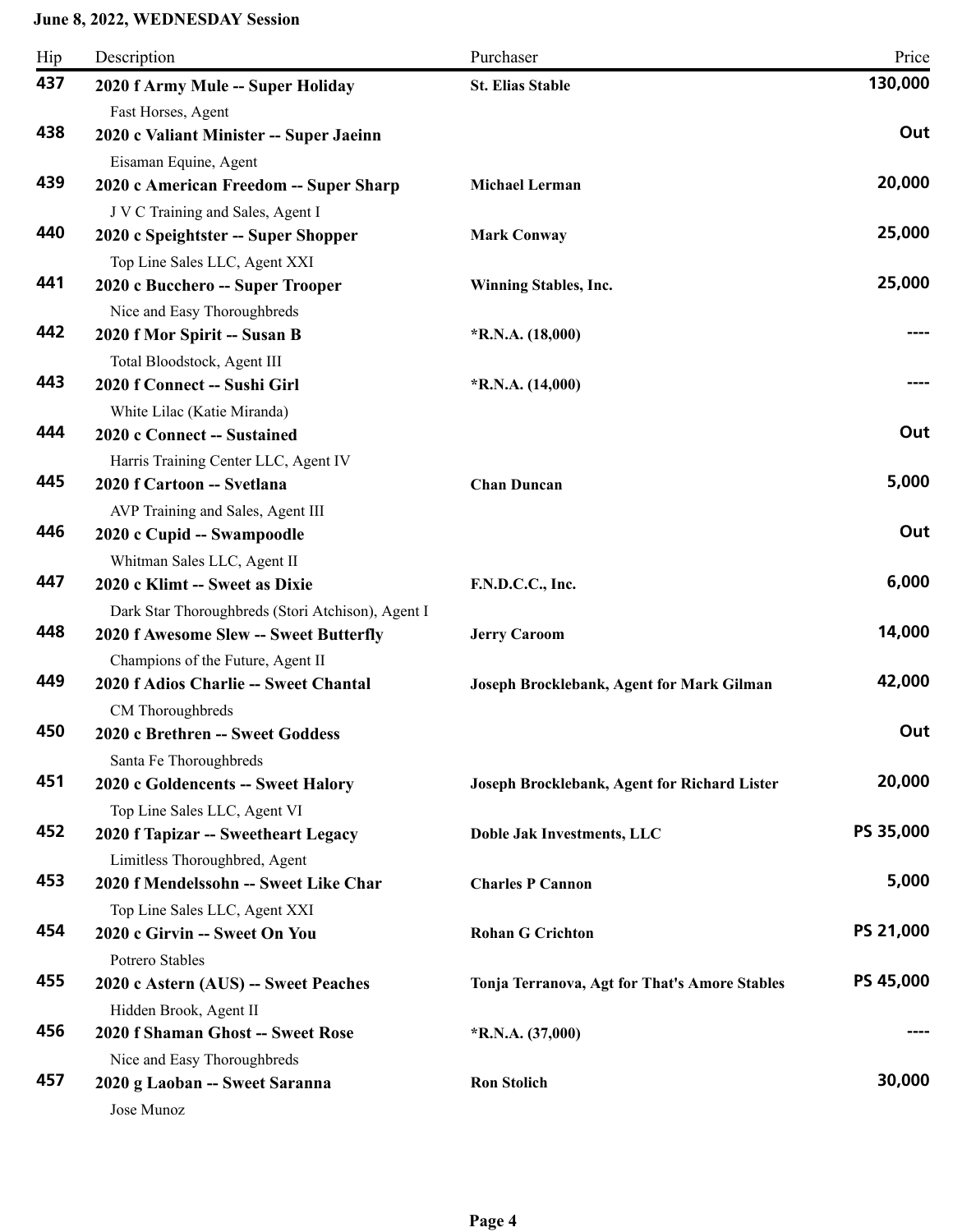| Hip | Description                                                           | Purchaser                          | Price   |
|-----|-----------------------------------------------------------------------|------------------------------------|---------|
| 458 | 2020 f Valiant Minister -- Sweet Talkin Lady                          |                                    | Out     |
|     | Fabian Sales, Agent                                                   |                                    |         |
| 459 | 2020 c Carpe Diem -- Sweetwater                                       | $*R.N.A. (14,000)$                 |         |
|     | Envision Equine, Agent                                                |                                    |         |
| 460 | 2020 c Mosler -- Swimmer                                              | $*$ R.N.A. (39,000)                |         |
|     | Wes Carter, Agent                                                     |                                    |         |
| 461 | 2020 f Connect -- Swimsuit Issue                                      | <b>Michael Almenas</b>             | 9,000   |
|     | Grassroots Training & Sales LLC, Agent                                |                                    |         |
| 462 | 2020 c Dialed In -- Swiss Army Wife                                   | <b>Makhdob Asabl</b>               | 75,000  |
| 463 | Top Line Sales LLC, Agent XXXII                                       |                                    |         |
|     | 2020 f Bolt d'Oro -- Sydney's Kiss                                    | $*$ R.N.A. (440,000)               |         |
| 464 | Pike Racing, Agent<br>2020 c Bolt d'Oro -- Take a Memo                |                                    |         |
|     |                                                                       | $*R.N.A. (370,000)$                |         |
| 465 | Pick View LLC, Agent II                                               |                                    | Out     |
|     | 2020 c Normandy Invasion -- Take Care Babe                            |                                    |         |
| 466 | New Horizon Farm, Inc., Agent<br>2020 c Carpe Diem -- Take Charge Sue | <b>Michael Imperio</b>             | 50,000  |
|     | Thorostock LLC                                                        |                                    |         |
| 467 | <b>2020 f Quality Road -- Takrees</b>                                 |                                    | Out     |
|     | Eddie Woods, Agent XXXIII                                             |                                    |         |
| 468 | 2020 f The Big Beast -- Talentnspeed                                  | <b>Jason Dacosta</b>               | 20,000  |
|     | Ruby Champion Horses                                                  |                                    |         |
| 469 | 2020 f Klimt -- Talking Audrey                                        | <b>Bonnie Lucas</b>                | 7,000   |
|     | Top Line Sales LLC, Agent XXIII                                       |                                    |         |
| 470 | 2020 f I'll Have Another -- Tangeline                                 | <b>PWF</b>                         | 35,000  |
|     | Wavertree Stables, Inc. (Ciaran Dunne), Agent III                     |                                    |         |
| 471 | 2020 c Empire Maker -- Taperge                                        | <b>Golden Kernel Racing Stable</b> | 33,000  |
|     | Fast Horses, Agent                                                    |                                    |         |
| 472 | 2020 f Hard Spun -- Taper This                                        | <b>Daniel Eubanks</b>              | 27,000  |
|     | Pick View LLC, Agent XIV                                              |                                    |         |
| 473 | 2020 f Empire Maker -- Tapital Gains                                  | David Ingordo, Agent               | 160,000 |
|     | Tom McCrocklin, Agent VII                                             |                                    |         |
| 474 | 2020 f Raison d'Etat -- Tapit's Rose                                  |                                    | Out     |
|     | CM Thoroughbreds, Agent I                                             |                                    |         |
| 475 | 2020 c Gun Runner -- Tapit's World                                    | <b>Eduardo Soto</b>                | 70,000  |
|     | de Meric Sales, Agent XIV                                             |                                    |         |
| 476 | 2020 f Collected -- Tap the Magic                                     | <b>Alfonso Villalobos</b>          | 5,000   |
|     | Niall Brennan Stables, Agent XII                                      |                                    |         |
| 477 | 2020 f Munnings -- Tarrip                                             |                                    | Out     |
|     | Niall Brennan Stables, Agent II                                       |                                    |         |
| 478 | 2020 c Long River -- Taylor Jagger                                    | <b>Tim Yee</b>                     | 7,000   |
|     | RiceHorse Stable (Brandon & Ali Rice)                                 |                                    |         |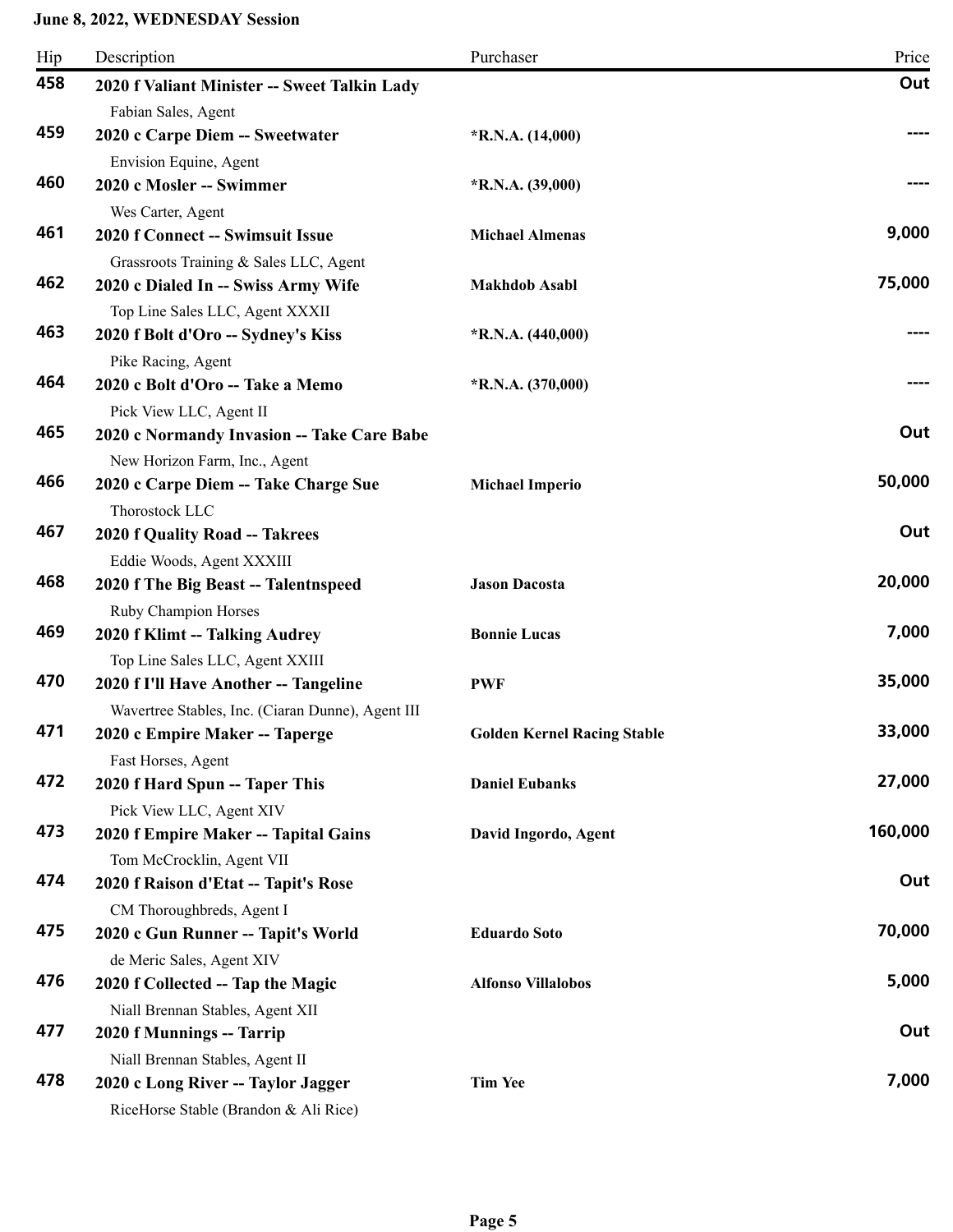| 479<br>2020 c Tourist -- Tazmanian Angel<br>$*$ R.N.A. (10,000)<br>Foley Bloodstock<br>20,000<br>480<br>2020 c Distorted Humor -- Tea for Two<br><b>Sean Mahoney</b><br>Classic Bloodstock LLC, Agent IV<br>481<br>12,000<br>2020 c Drill -- Tensas Ditto<br>Luther G. Miller<br>AVP Training and Sales<br>482<br>Out<br>2020 c War Dancer -- Ten Seventy<br>Thorostock LLC<br>483<br>Out<br>2020 f City of Light -- Tesora<br>Pick View LLC, Agent VI<br>484<br>47,000<br>2020 f Super Saver -- Tex Appeal<br>JKX<br>Top Line Sales LLC, Agent III<br>485<br>10,500<br>2020 c Run Away and Hide -- Texit<br><b>Keith Dickey, Agent</b><br>Little Farm Equine LLC, Agent I<br>57,000<br>486<br>2020 c Noble Mission (GB) -- Thatza Wrap<br><b>Mongolian Stable</b><br>Las Palmas Farm<br>487<br>Out<br>2020 c Frank Conversation -- Them There Eyes<br>Gene Recio, Agent VI<br>18,000<br>488<br>2020 f Klimt -- Thisonesforricky<br><b>Ran Racing</b><br>All Dreams Equine, Agent<br>20,000<br>489<br><b>Badan Alsubaie</b><br>2020 c More Than Ready -- Thissongsforbailee<br>Wavertree Stables, Inc. (Ciaran Dunne), Agent XV<br>75,000<br>490<br>2020 f Super Saver -- Thunder Way<br>D. J. Stable LLC<br>Dynasty Thoroughbreds<br>20,000<br>491<br>2020 c Khozan -- Ties That Bind<br><b>Charles Matses / CTM Racing</b><br>Tom McCrocklin, Agent<br>100,000<br>492<br>2020 f Munnings -- Tigress Tale<br>Vince J. Foglia<br>Golden Rock Thoroughbreds, Agent II<br>PS 10,000<br>493<br>2020 c Tapiture -- Time Given<br><b>Tritain Biddinger and Joe Liss</b><br>Golden Rock Thoroughbreds, Agent IX<br>494<br>Out<br>2020 c Mastery -- Titanium Jo<br>Santa Fe Thoroughbreds, Agent II<br>495<br>Out<br>2020 f Creative Cause -- Titled<br>Golden Rock Thoroughbreds, Agent III<br>496<br>Out<br>2020 c Speightster -- Tiza Cowgirl<br>Blazing Meadows Farm LLC, Agent I<br>497<br>2020 f Warrior's Reward -- Tiz Alta<br>C.H.P.R.<br>AVP Training and Sales, Agent<br>498<br>1,500<br>2020 c Outwork -- Tizamercedes<br><b>Charlton Bloodstock Agency</b><br>Big Easy, Agent IV<br>50,000<br>499<br>2020 f Collected -- Tizasong<br>Rohan G. Crichton, Agent | Hip | Description                     | Purchaser | Price |
|---------------------------------------------------------------------------------------------------------------------------------------------------------------------------------------------------------------------------------------------------------------------------------------------------------------------------------------------------------------------------------------------------------------------------------------------------------------------------------------------------------------------------------------------------------------------------------------------------------------------------------------------------------------------------------------------------------------------------------------------------------------------------------------------------------------------------------------------------------------------------------------------------------------------------------------------------------------------------------------------------------------------------------------------------------------------------------------------------------------------------------------------------------------------------------------------------------------------------------------------------------------------------------------------------------------------------------------------------------------------------------------------------------------------------------------------------------------------------------------------------------------------------------------------------------------------------------------------------------------------------------------------------------------------------------------------------------------------------------------------------------------------------------------------------------------------------------------------------------------------------------------------------------------------------------------------------------------------------------------------------------------------------------------------------------------------------------------------------------------------------------------------------------------------|-----|---------------------------------|-----------|-------|
| 12,000                                                                                                                                                                                                                                                                                                                                                                                                                                                                                                                                                                                                                                                                                                                                                                                                                                                                                                                                                                                                                                                                                                                                                                                                                                                                                                                                                                                                                                                                                                                                                                                                                                                                                                                                                                                                                                                                                                                                                                                                                                                                                                                                                              |     |                                 |           |       |
|                                                                                                                                                                                                                                                                                                                                                                                                                                                                                                                                                                                                                                                                                                                                                                                                                                                                                                                                                                                                                                                                                                                                                                                                                                                                                                                                                                                                                                                                                                                                                                                                                                                                                                                                                                                                                                                                                                                                                                                                                                                                                                                                                                     |     |                                 |           |       |
|                                                                                                                                                                                                                                                                                                                                                                                                                                                                                                                                                                                                                                                                                                                                                                                                                                                                                                                                                                                                                                                                                                                                                                                                                                                                                                                                                                                                                                                                                                                                                                                                                                                                                                                                                                                                                                                                                                                                                                                                                                                                                                                                                                     |     |                                 |           |       |
|                                                                                                                                                                                                                                                                                                                                                                                                                                                                                                                                                                                                                                                                                                                                                                                                                                                                                                                                                                                                                                                                                                                                                                                                                                                                                                                                                                                                                                                                                                                                                                                                                                                                                                                                                                                                                                                                                                                                                                                                                                                                                                                                                                     |     |                                 |           |       |
|                                                                                                                                                                                                                                                                                                                                                                                                                                                                                                                                                                                                                                                                                                                                                                                                                                                                                                                                                                                                                                                                                                                                                                                                                                                                                                                                                                                                                                                                                                                                                                                                                                                                                                                                                                                                                                                                                                                                                                                                                                                                                                                                                                     |     |                                 |           |       |
|                                                                                                                                                                                                                                                                                                                                                                                                                                                                                                                                                                                                                                                                                                                                                                                                                                                                                                                                                                                                                                                                                                                                                                                                                                                                                                                                                                                                                                                                                                                                                                                                                                                                                                                                                                                                                                                                                                                                                                                                                                                                                                                                                                     |     |                                 |           |       |
|                                                                                                                                                                                                                                                                                                                                                                                                                                                                                                                                                                                                                                                                                                                                                                                                                                                                                                                                                                                                                                                                                                                                                                                                                                                                                                                                                                                                                                                                                                                                                                                                                                                                                                                                                                                                                                                                                                                                                                                                                                                                                                                                                                     |     |                                 |           |       |
|                                                                                                                                                                                                                                                                                                                                                                                                                                                                                                                                                                                                                                                                                                                                                                                                                                                                                                                                                                                                                                                                                                                                                                                                                                                                                                                                                                                                                                                                                                                                                                                                                                                                                                                                                                                                                                                                                                                                                                                                                                                                                                                                                                     |     |                                 |           |       |
|                                                                                                                                                                                                                                                                                                                                                                                                                                                                                                                                                                                                                                                                                                                                                                                                                                                                                                                                                                                                                                                                                                                                                                                                                                                                                                                                                                                                                                                                                                                                                                                                                                                                                                                                                                                                                                                                                                                                                                                                                                                                                                                                                                     |     |                                 |           |       |
|                                                                                                                                                                                                                                                                                                                                                                                                                                                                                                                                                                                                                                                                                                                                                                                                                                                                                                                                                                                                                                                                                                                                                                                                                                                                                                                                                                                                                                                                                                                                                                                                                                                                                                                                                                                                                                                                                                                                                                                                                                                                                                                                                                     |     |                                 |           |       |
|                                                                                                                                                                                                                                                                                                                                                                                                                                                                                                                                                                                                                                                                                                                                                                                                                                                                                                                                                                                                                                                                                                                                                                                                                                                                                                                                                                                                                                                                                                                                                                                                                                                                                                                                                                                                                                                                                                                                                                                                                                                                                                                                                                     |     |                                 |           |       |
|                                                                                                                                                                                                                                                                                                                                                                                                                                                                                                                                                                                                                                                                                                                                                                                                                                                                                                                                                                                                                                                                                                                                                                                                                                                                                                                                                                                                                                                                                                                                                                                                                                                                                                                                                                                                                                                                                                                                                                                                                                                                                                                                                                     |     |                                 |           |       |
|                                                                                                                                                                                                                                                                                                                                                                                                                                                                                                                                                                                                                                                                                                                                                                                                                                                                                                                                                                                                                                                                                                                                                                                                                                                                                                                                                                                                                                                                                                                                                                                                                                                                                                                                                                                                                                                                                                                                                                                                                                                                                                                                                                     |     |                                 |           |       |
|                                                                                                                                                                                                                                                                                                                                                                                                                                                                                                                                                                                                                                                                                                                                                                                                                                                                                                                                                                                                                                                                                                                                                                                                                                                                                                                                                                                                                                                                                                                                                                                                                                                                                                                                                                                                                                                                                                                                                                                                                                                                                                                                                                     |     |                                 |           |       |
|                                                                                                                                                                                                                                                                                                                                                                                                                                                                                                                                                                                                                                                                                                                                                                                                                                                                                                                                                                                                                                                                                                                                                                                                                                                                                                                                                                                                                                                                                                                                                                                                                                                                                                                                                                                                                                                                                                                                                                                                                                                                                                                                                                     |     |                                 |           |       |
|                                                                                                                                                                                                                                                                                                                                                                                                                                                                                                                                                                                                                                                                                                                                                                                                                                                                                                                                                                                                                                                                                                                                                                                                                                                                                                                                                                                                                                                                                                                                                                                                                                                                                                                                                                                                                                                                                                                                                                                                                                                                                                                                                                     |     |                                 |           |       |
|                                                                                                                                                                                                                                                                                                                                                                                                                                                                                                                                                                                                                                                                                                                                                                                                                                                                                                                                                                                                                                                                                                                                                                                                                                                                                                                                                                                                                                                                                                                                                                                                                                                                                                                                                                                                                                                                                                                                                                                                                                                                                                                                                                     |     |                                 |           |       |
|                                                                                                                                                                                                                                                                                                                                                                                                                                                                                                                                                                                                                                                                                                                                                                                                                                                                                                                                                                                                                                                                                                                                                                                                                                                                                                                                                                                                                                                                                                                                                                                                                                                                                                                                                                                                                                                                                                                                                                                                                                                                                                                                                                     |     |                                 |           |       |
|                                                                                                                                                                                                                                                                                                                                                                                                                                                                                                                                                                                                                                                                                                                                                                                                                                                                                                                                                                                                                                                                                                                                                                                                                                                                                                                                                                                                                                                                                                                                                                                                                                                                                                                                                                                                                                                                                                                                                                                                                                                                                                                                                                     |     |                                 |           |       |
|                                                                                                                                                                                                                                                                                                                                                                                                                                                                                                                                                                                                                                                                                                                                                                                                                                                                                                                                                                                                                                                                                                                                                                                                                                                                                                                                                                                                                                                                                                                                                                                                                                                                                                                                                                                                                                                                                                                                                                                                                                                                                                                                                                     |     |                                 |           |       |
|                                                                                                                                                                                                                                                                                                                                                                                                                                                                                                                                                                                                                                                                                                                                                                                                                                                                                                                                                                                                                                                                                                                                                                                                                                                                                                                                                                                                                                                                                                                                                                                                                                                                                                                                                                                                                                                                                                                                                                                                                                                                                                                                                                     |     |                                 |           |       |
|                                                                                                                                                                                                                                                                                                                                                                                                                                                                                                                                                                                                                                                                                                                                                                                                                                                                                                                                                                                                                                                                                                                                                                                                                                                                                                                                                                                                                                                                                                                                                                                                                                                                                                                                                                                                                                                                                                                                                                                                                                                                                                                                                                     |     |                                 |           |       |
|                                                                                                                                                                                                                                                                                                                                                                                                                                                                                                                                                                                                                                                                                                                                                                                                                                                                                                                                                                                                                                                                                                                                                                                                                                                                                                                                                                                                                                                                                                                                                                                                                                                                                                                                                                                                                                                                                                                                                                                                                                                                                                                                                                     |     |                                 |           |       |
|                                                                                                                                                                                                                                                                                                                                                                                                                                                                                                                                                                                                                                                                                                                                                                                                                                                                                                                                                                                                                                                                                                                                                                                                                                                                                                                                                                                                                                                                                                                                                                                                                                                                                                                                                                                                                                                                                                                                                                                                                                                                                                                                                                     |     |                                 |           |       |
|                                                                                                                                                                                                                                                                                                                                                                                                                                                                                                                                                                                                                                                                                                                                                                                                                                                                                                                                                                                                                                                                                                                                                                                                                                                                                                                                                                                                                                                                                                                                                                                                                                                                                                                                                                                                                                                                                                                                                                                                                                                                                                                                                                     |     |                                 |           |       |
|                                                                                                                                                                                                                                                                                                                                                                                                                                                                                                                                                                                                                                                                                                                                                                                                                                                                                                                                                                                                                                                                                                                                                                                                                                                                                                                                                                                                                                                                                                                                                                                                                                                                                                                                                                                                                                                                                                                                                                                                                                                                                                                                                                     |     |                                 |           |       |
|                                                                                                                                                                                                                                                                                                                                                                                                                                                                                                                                                                                                                                                                                                                                                                                                                                                                                                                                                                                                                                                                                                                                                                                                                                                                                                                                                                                                                                                                                                                                                                                                                                                                                                                                                                                                                                                                                                                                                                                                                                                                                                                                                                     |     |                                 |           |       |
|                                                                                                                                                                                                                                                                                                                                                                                                                                                                                                                                                                                                                                                                                                                                                                                                                                                                                                                                                                                                                                                                                                                                                                                                                                                                                                                                                                                                                                                                                                                                                                                                                                                                                                                                                                                                                                                                                                                                                                                                                                                                                                                                                                     |     |                                 |           |       |
|                                                                                                                                                                                                                                                                                                                                                                                                                                                                                                                                                                                                                                                                                                                                                                                                                                                                                                                                                                                                                                                                                                                                                                                                                                                                                                                                                                                                                                                                                                                                                                                                                                                                                                                                                                                                                                                                                                                                                                                                                                                                                                                                                                     |     |                                 |           |       |
|                                                                                                                                                                                                                                                                                                                                                                                                                                                                                                                                                                                                                                                                                                                                                                                                                                                                                                                                                                                                                                                                                                                                                                                                                                                                                                                                                                                                                                                                                                                                                                                                                                                                                                                                                                                                                                                                                                                                                                                                                                                                                                                                                                     |     |                                 |           |       |
|                                                                                                                                                                                                                                                                                                                                                                                                                                                                                                                                                                                                                                                                                                                                                                                                                                                                                                                                                                                                                                                                                                                                                                                                                                                                                                                                                                                                                                                                                                                                                                                                                                                                                                                                                                                                                                                                                                                                                                                                                                                                                                                                                                     |     |                                 |           |       |
|                                                                                                                                                                                                                                                                                                                                                                                                                                                                                                                                                                                                                                                                                                                                                                                                                                                                                                                                                                                                                                                                                                                                                                                                                                                                                                                                                                                                                                                                                                                                                                                                                                                                                                                                                                                                                                                                                                                                                                                                                                                                                                                                                                     |     |                                 |           |       |
|                                                                                                                                                                                                                                                                                                                                                                                                                                                                                                                                                                                                                                                                                                                                                                                                                                                                                                                                                                                                                                                                                                                                                                                                                                                                                                                                                                                                                                                                                                                                                                                                                                                                                                                                                                                                                                                                                                                                                                                                                                                                                                                                                                     |     |                                 |           |       |
|                                                                                                                                                                                                                                                                                                                                                                                                                                                                                                                                                                                                                                                                                                                                                                                                                                                                                                                                                                                                                                                                                                                                                                                                                                                                                                                                                                                                                                                                                                                                                                                                                                                                                                                                                                                                                                                                                                                                                                                                                                                                                                                                                                     |     |                                 |           |       |
|                                                                                                                                                                                                                                                                                                                                                                                                                                                                                                                                                                                                                                                                                                                                                                                                                                                                                                                                                                                                                                                                                                                                                                                                                                                                                                                                                                                                                                                                                                                                                                                                                                                                                                                                                                                                                                                                                                                                                                                                                                                                                                                                                                     |     |                                 |           |       |
|                                                                                                                                                                                                                                                                                                                                                                                                                                                                                                                                                                                                                                                                                                                                                                                                                                                                                                                                                                                                                                                                                                                                                                                                                                                                                                                                                                                                                                                                                                                                                                                                                                                                                                                                                                                                                                                                                                                                                                                                                                                                                                                                                                     |     |                                 |           |       |
|                                                                                                                                                                                                                                                                                                                                                                                                                                                                                                                                                                                                                                                                                                                                                                                                                                                                                                                                                                                                                                                                                                                                                                                                                                                                                                                                                                                                                                                                                                                                                                                                                                                                                                                                                                                                                                                                                                                                                                                                                                                                                                                                                                     |     |                                 |           |       |
|                                                                                                                                                                                                                                                                                                                                                                                                                                                                                                                                                                                                                                                                                                                                                                                                                                                                                                                                                                                                                                                                                                                                                                                                                                                                                                                                                                                                                                                                                                                                                                                                                                                                                                                                                                                                                                                                                                                                                                                                                                                                                                                                                                     |     |                                 |           |       |
|                                                                                                                                                                                                                                                                                                                                                                                                                                                                                                                                                                                                                                                                                                                                                                                                                                                                                                                                                                                                                                                                                                                                                                                                                                                                                                                                                                                                                                                                                                                                                                                                                                                                                                                                                                                                                                                                                                                                                                                                                                                                                                                                                                     |     |                                 |           |       |
|                                                                                                                                                                                                                                                                                                                                                                                                                                                                                                                                                                                                                                                                                                                                                                                                                                                                                                                                                                                                                                                                                                                                                                                                                                                                                                                                                                                                                                                                                                                                                                                                                                                                                                                                                                                                                                                                                                                                                                                                                                                                                                                                                                     |     |                                 |           |       |
|                                                                                                                                                                                                                                                                                                                                                                                                                                                                                                                                                                                                                                                                                                                                                                                                                                                                                                                                                                                                                                                                                                                                                                                                                                                                                                                                                                                                                                                                                                                                                                                                                                                                                                                                                                                                                                                                                                                                                                                                                                                                                                                                                                     |     | New Horizon Farm, Inc., Agent I |           |       |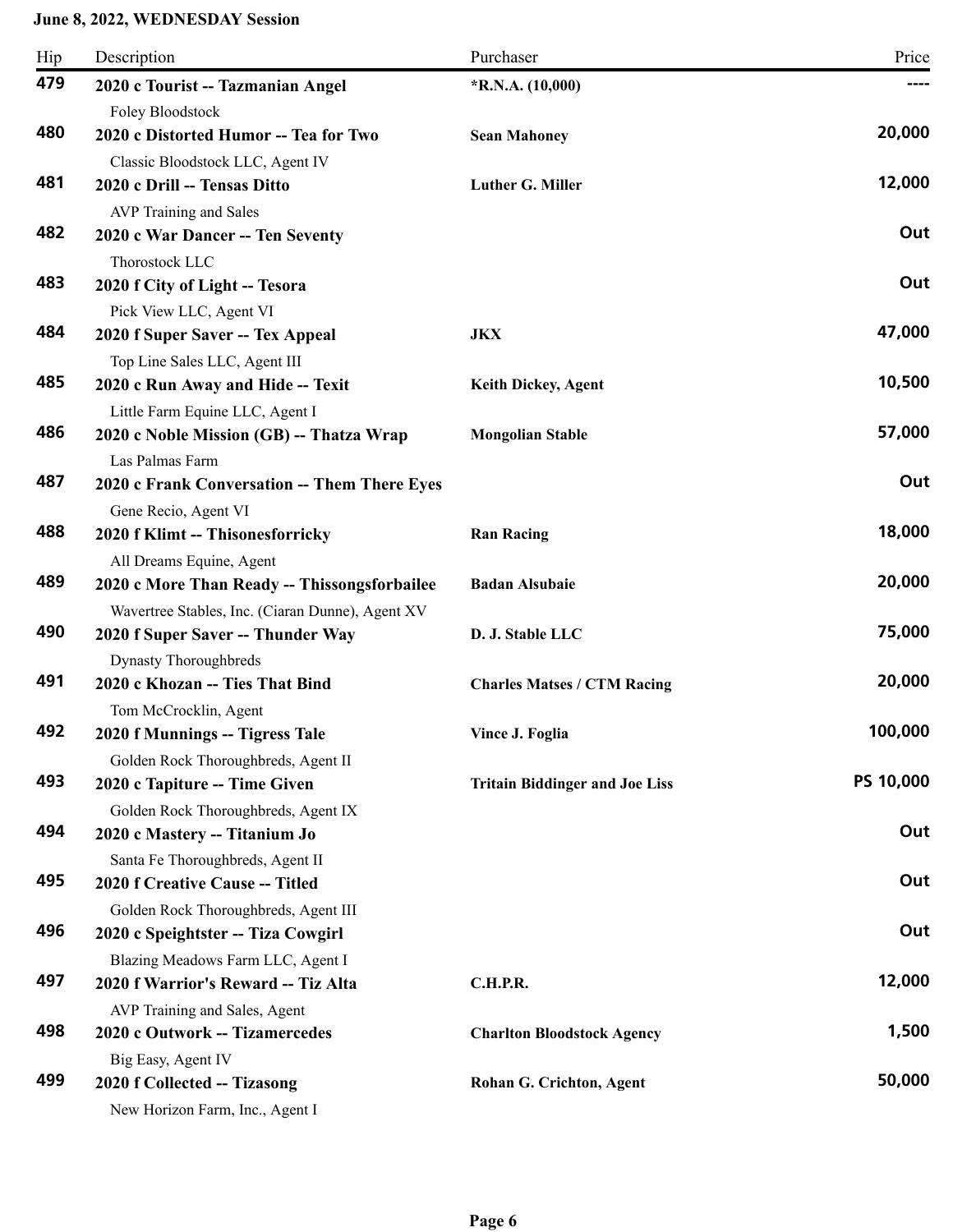| Hip | Description                                                                                         | Purchaser                                          | Price     |
|-----|-----------------------------------------------------------------------------------------------------|----------------------------------------------------|-----------|
| 500 | 2020 c Medaglia d'Oro -- Tiz Heavenly                                                               | $*R.N.A. (95,000)$                                 |           |
| 501 | Niall Brennan Stables, Agent XVII<br>2020 c Tonalist -- Tonzie                                      | <b>C.H.P.R.</b>                                    | PS 10,000 |
| 502 | Wildheart Thoroughbreds LLC, Agent I<br>2020 f Daddy Long Legs -- Top Trick                         |                                                    | Out       |
| 503 | New Horizon Farm, Inc., Agent<br>2020 c Street Sense -- Touching Beauty                             |                                                    | Out       |
| 504 | Top Line Sales LLC, Agent XXXIII<br>2020 c Midshipman -- Trashi Diva<br>Pick View LLC, Agent XVI    |                                                    | Out       |
| 505 | 2020 c Brody's Cause -- Treqqer<br>Randy Miles, Agent V                                             | <b>Richard Robertson</b>                           | PS 12,500 |
| 506 | 2020 c Texas Red -- Tres Peach<br>Smokey Willow Farm                                                | F.N.D.C.C., Inc.                                   | 8,500     |
| 507 | 2020 c Street Boss -- Trikelee<br>de Meric Sales, Agent XI                                          | Juan Arriagada                                     | 25,000    |
| 508 | 2020 f Storm Wolf -- Trippin' Along<br>S B M Training and Sales, Agent IV                           | <b>Ahmad Alabdullatif</b>                          | 30,000    |
| 509 | 2020 c Liam's Map -- Troublesome<br>Mayberry Farm, Agent XII                                        | <b>C.H.P.R.</b>                                    | 30,000    |
| 510 | 2020 f Jimmy Creed -- Truckstop Diamond<br>Tom McCrocklin, Agent I                                  | <b>Joel Sainer</b>                                 | 20,000    |
| 511 | 2020 f Mastery -- Truly Striking<br>Whitman Sales LLC, Agent II                                     | K.O.I.D. Co., Ltd.                                 | 50,000    |
| 512 | 2020 c Bolt d'Oro -- Truss<br>Lucan Bloodstock (Karl Keegan), Agent IV                              | <b>Jackie Falk, Agent for Christopher J Trakas</b> | PS 25,000 |
| 513 | 2020 c Achikulak -- Tsarist<br>Raptor Thoroughbreds, Agent I                                        |                                                    | Out       |
| 514 | 2020 f Maclean's Music -- Tulsa<br>Omar Ramirez Bloodstock, Agent XVII                              | <b>Francisco Llosa</b>                             | 1,500     |
| 515 | 2020 f Honorable Dillon -- Tupungato<br>Woodside Ranch, Agent III                                   | <b>Gagliano Stables</b>                            | 15,000    |
| 516 | 2020 f California Chrome -- Turlington<br>New Horizon Farm, Inc., Agent                             | <b>Mike Pender, Agent</b>                          | 20,000    |
| 517 | 2020 c Oscar Performance -- Turns My Head (IRE) Ron Stolich<br>Wildheart Thoroughbreds LLC, Agent I |                                                    | 20,000    |
| 518 | 2020 f Frosted -- Turn to Lass<br>Big Easy, Agent V                                                 | $*R.N.A. (22,000)$                                 |           |
| 519 | 2020 f Mshawish -- Twinkling<br>Blas Perez Stables, Agent II                                        | G. Chris Coleman                                   | 230,000   |
| 520 | 2020 f Creative Cause -- Twisted Purpose<br>Top Line Sales LLC, Agent XXXIV                         | Legion Bldstk, Agent for StefCon Racing LLC        | 35,000    |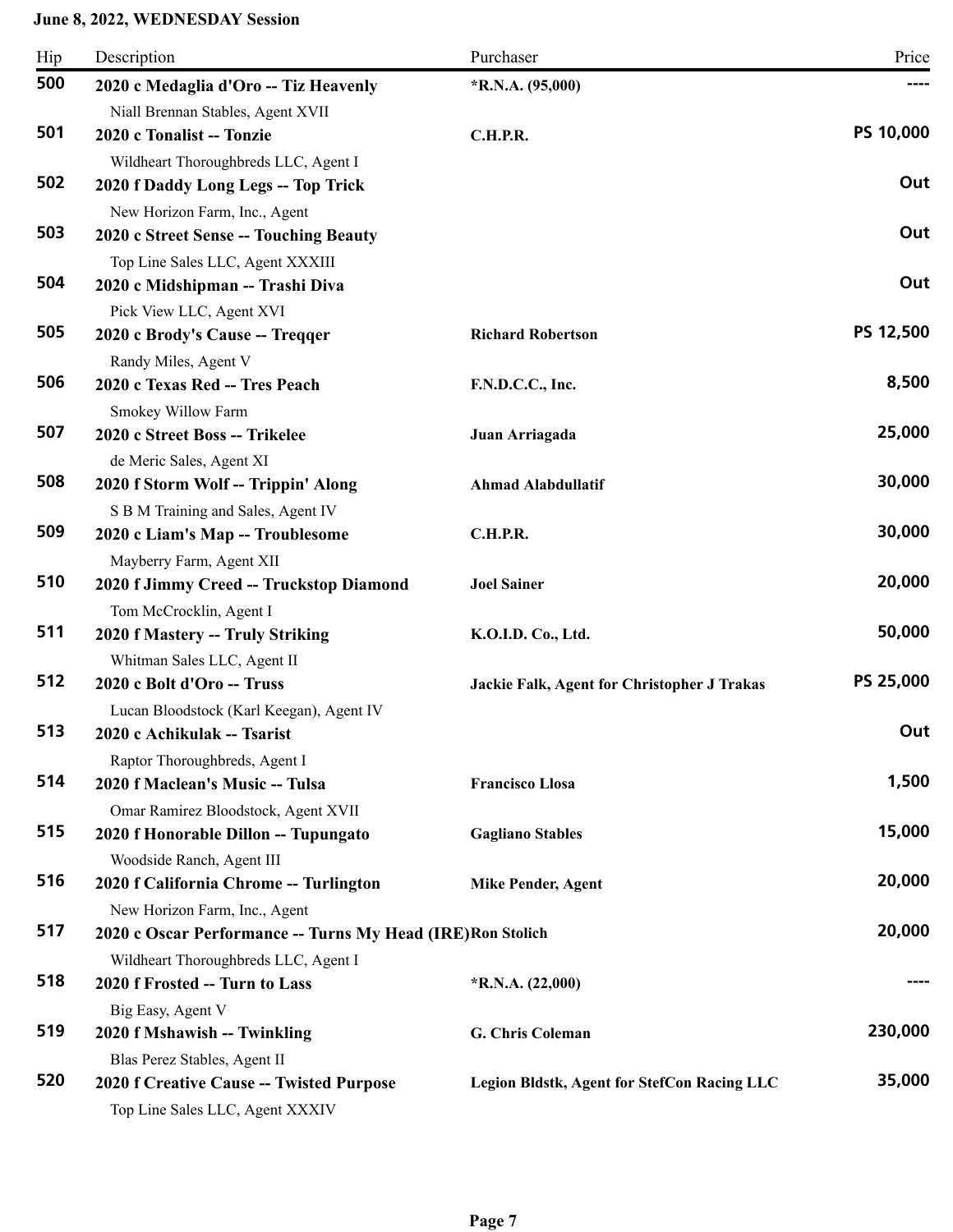| Hip | Description                                                          | Purchaser                              | Price     |
|-----|----------------------------------------------------------------------|----------------------------------------|-----------|
| 521 | 2020 f Classic Empire -- Twitter Pie                                 |                                        | Out       |
|     | Paul Sharp, Agent VII                                                |                                        |           |
| 522 | 2020 f Central Banker -- Two Term Max                                |                                        | Out       |
| 523 | Top Line Sales LLC, Agent XXII<br>2020 c Kantharos -- Uknowwhatimean | <b>Holy Cow Stables</b>                | 50,000    |
|     | Horses Factory                                                       |                                        |           |
| 524 | 2020 f Klimt -- Ukraine                                              | Juan Arriagada                         | 7,000     |
|     | Champions of the Future                                              |                                        |           |
| 525 | 2020 f Uncle Mo -- Ultralight Beam                                   | Donato Lanni, Agent                    | 725,000   |
|     | Omar Ramirez Bloodstock, Agent                                       |                                        |           |
| 526 | 2020 f West Coast -- Unforgotten                                     | <b>Starship Stables</b>                | 40,000    |
|     | Navas Equine                                                         |                                        |           |
| 527 | 2020 c Lookin At Lucky -- Unicity                                    | <b>Ballybrit Stable LLC</b>            | 23,000    |
|     | Fast Horses, Agent II                                                |                                        |           |
| 528 | 2020 c Ami's Flatter -- Up for Grabs                                 |                                        | Out       |
| 529 | Gayle Woods, Agent III<br>2020 f Into Mischief -- Upperline          |                                        | Out       |
|     | Kings Equine, Agent VI                                               |                                        |           |
| 530 | 2020 f Collected -- Usrah                                            |                                        | Out       |
|     | Ordonez Thoroughbreds, Agent I                                       |                                        |           |
| 531 | 2020 f Mor Spirit -- Usually Super                                   | <b>Steve Smith / Elements Racing</b>   | 77,000    |
|     | Wavertree Stables, Inc. (Ciaran Dunne), Agent X                      |                                        |           |
| 532 | 2020 c Palace Malice -- Valid Code                                   | <b>Jason Dacosta</b>                   | 10,000    |
|     | Silvestre Chavez Thoroughbreds, Agent XXIV                           |                                        |           |
| 533 | 2020 c Lookin At Lucky -- Valid Enchantment                          | <b>Jean-Marc Cozier</b>                | 10,000    |
|     | A. G. Sales                                                          |                                        |           |
| 534 | 2020 c Practical Joke -- Vegas Trip                                  | <b>Edwin Russell, Agent</b>            | 5,000     |
|     | Pick View LLC, Agent X                                               |                                        |           |
| 535 | 2020 f Uncaptured -- Venezuelanprincess                              | $*R.N.A. (19,000)$                     | ----      |
| 536 | Julie Davies LLC, Agent III                                          |                                        | PS 28,000 |
|     | 2020 c Adios Charlie -- Venezuelan Spirit                            | Mike Rhodes and Tim & Danielle Zackery |           |
| 537 | King of Kings<br>2020 f Lord Nelson -- Via Pavion                    |                                        | Out       |
|     | Silvestre Chavez Thoroughbreds, Agent XXV                            |                                        |           |
| 538 | 2020 c Always Dreaming -- Vibrant Worship                            | <b>Charlton Bloodstock Agency</b>      | 4,500     |
|     | Harris Training Center LLC                                           |                                        |           |
| 539 | 2020 c Medal Count -- Vintaggrace                                    | <b>Harmash Racing</b>                  | 80,000    |
|     | Whitman Sales LLC, Agent                                             |                                        |           |
| 540 | 2020 c Oscar Performance -- Voiced                                   | Nicoma                                 | 30,000    |
|     | Silvestre Chavez Thoroughbreds, Agent XIV                            |                                        |           |
| 541 | 2020 f Hit It a Bomb -- Voided Contract<br>Woodside Ranch, Agent I   | <b>Sarah Kelly</b>                     | 200,000   |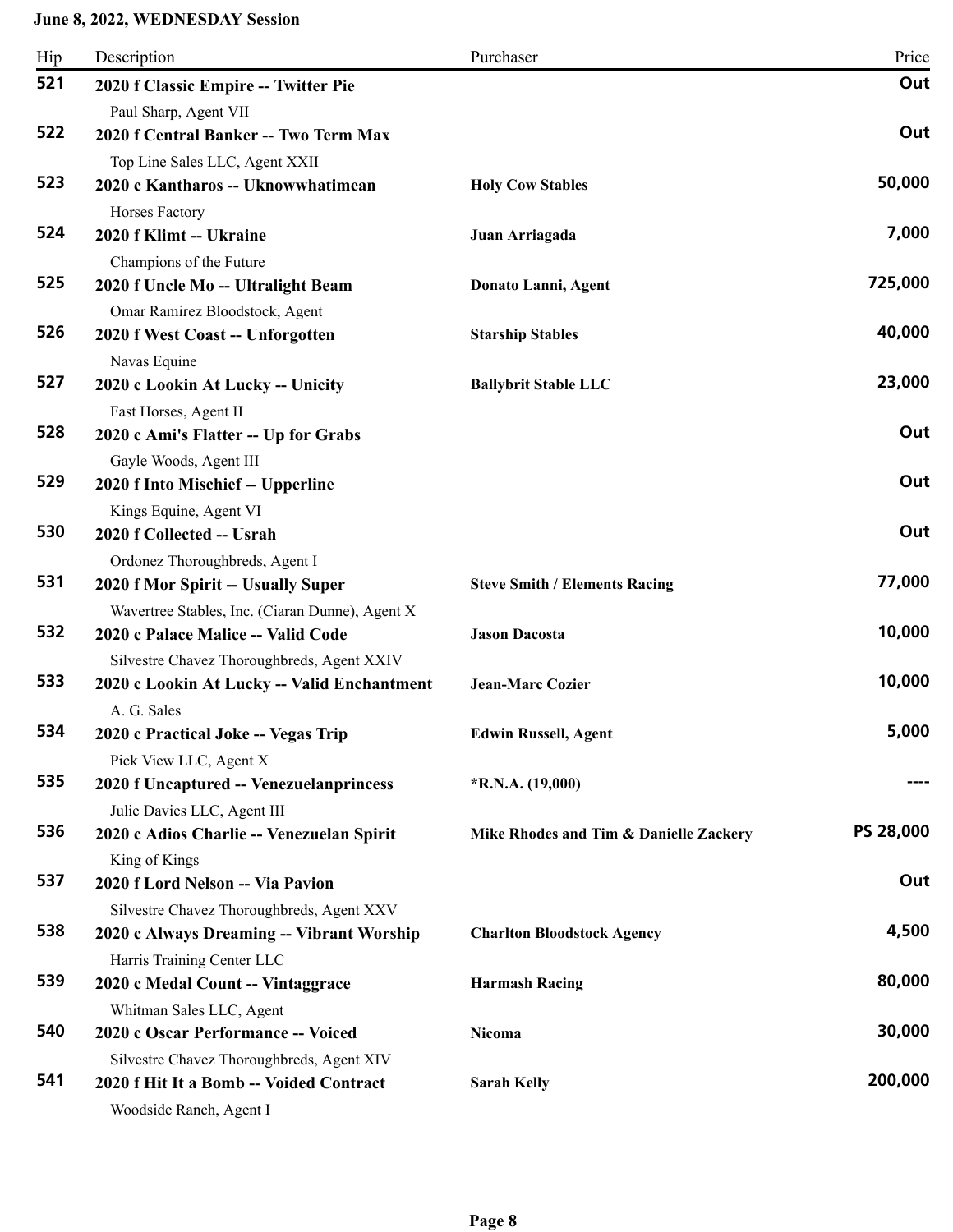| Hip | Description                                                         | Purchaser                                                                                         | Price            |
|-----|---------------------------------------------------------------------|---------------------------------------------------------------------------------------------------|------------------|
| 542 | 2020 f Collected -- Voltarra                                        |                                                                                                   | Out              |
|     | Navas Equine                                                        |                                                                                                   |                  |
| 543 | 2020 f Good Samaritan -- Voodoo's Vision                            | $*R.N.A. (10,000)$                                                                                |                  |
|     | Peggy S. Dellheim LLC, Agent II                                     |                                                                                                   |                  |
| 544 | 2020 c Munnings -- Voyage                                           | <b>Benjamin Gase</b>                                                                              | 300,000          |
|     | Dark Star Thoroughbreds (Stori Atchison)                            |                                                                                                   |                  |
| 545 | 2020 f Awesome Slew -- Wac                                          | Winning Stables, Inc.                                                                             | 29,000           |
| 546 | Rancho Los Sanchez                                                  |                                                                                                   | 31,000           |
|     | 2020 f Ghostzapper -- Wake Up Smiling                               | <b>Gaylon McGee</b>                                                                               |                  |
| 547 | Golden Rock Thoroughbreds, Agent X                                  |                                                                                                   | 60,000           |
|     | 2020 f Klimt -- Walk of Fame                                        | <b>Harmash Racing</b>                                                                             |                  |
| 548 | Centofanti Thoroughbreds, Agent V<br>2020 c Cairo Prince -- Walloon | <b>Ronald Spatz</b>                                                                               | <b>PS 28,000</b> |
|     | <b>Bold Arrow Thoroughbreds</b>                                     |                                                                                                   |                  |
| 549 |                                                                     | 2020 c Always Dreaming -- Waltzing Matilda (IRE) Twin Sports Racing LLC, Oracle Bloodstock, Agent | 70,000           |
|     | Cruzin' Thoroughbreds                                               |                                                                                                   |                  |
| 550 | 2020 g Tapiture -- War Angel                                        | <b>Mike Pender, Agent</b>                                                                         | 150,000          |
|     | CM Thoroughbreds                                                    |                                                                                                   |                  |
| 551 | 2020 c Brody's Cause -- War Kill                                    | Joseph Irace & Alfred F. Noll, Bonnie Lucas, Agt                                                  | 10,000           |
|     | Paul Sharp, Agent I                                                 |                                                                                                   |                  |
| 552 | 2020 c Violence -- Wave the Flag                                    |                                                                                                   | Out              |
|     | Stephens Thoroughbreds LLC, Agent I                                 |                                                                                                   |                  |
| 553 | 2020 c City of Light -- Weaponry                                    | <b>Clark O. Brewster</b>                                                                          | 90,000           |
|     | Hartley / DeRenzo Thoroughbreds LLC                                 |                                                                                                   |                  |
| 554 | 2020 c Lord Nelson -- Weekend Romance                               | <b>DiBello Racing Stable LLC</b>                                                                  | PS 65,000        |
|     | Niall Brennan Stables, Agent XII                                    |                                                                                                   |                  |
| 555 | 2020 f Outwork -- Whispered Secrets                                 |                                                                                                   | Out              |
|     | Tom McCrocklin, Agent II                                            |                                                                                                   |                  |
| 556 | 2020 f Tapiture -- White Crane                                      |                                                                                                   | Out              |
|     | Paul Sharp, Agent XI                                                |                                                                                                   |                  |
| 557 | 2020 c Good Samaritan -- White Knuckle Ride                         |                                                                                                   | Out              |
|     | Top Line Sales LLC, Agent XXVI                                      |                                                                                                   |                  |
| 558 | 2020 f Jess's Dream -- White Lion                                   | <b>C.H.P.R.</b>                                                                                   | <b>PS 5,000</b>  |
| 559 | Silvestre Chavez Thoroughbreds, Agent II                            |                                                                                                   | Out              |
|     | 2020 f Cloud Computing -- White Slippers                            |                                                                                                   |                  |
| 560 | Halcyon Hammock Farm, Agent II<br>2020 f Flatter -- Wicked Ride     |                                                                                                   | 625,000          |
|     |                                                                     | Donato Lanni, Agent                                                                               |                  |
| 561 | Julie Davies LLC, Agent VII<br>2020 f Outwork -- Wide Open Canvas   | $*$ R.N.A. $(9,500)$                                                                              |                  |
|     | Whitman Sales LLC, Agent II                                         |                                                                                                   |                  |
| 562 | 2020 f Ransom the Moon -- Wild About Jass                           | Katheen O'Connell and Josie Gump                                                                  | PS 19,000        |
|     | Advanced Thoroughbreds LLC                                          |                                                                                                   |                  |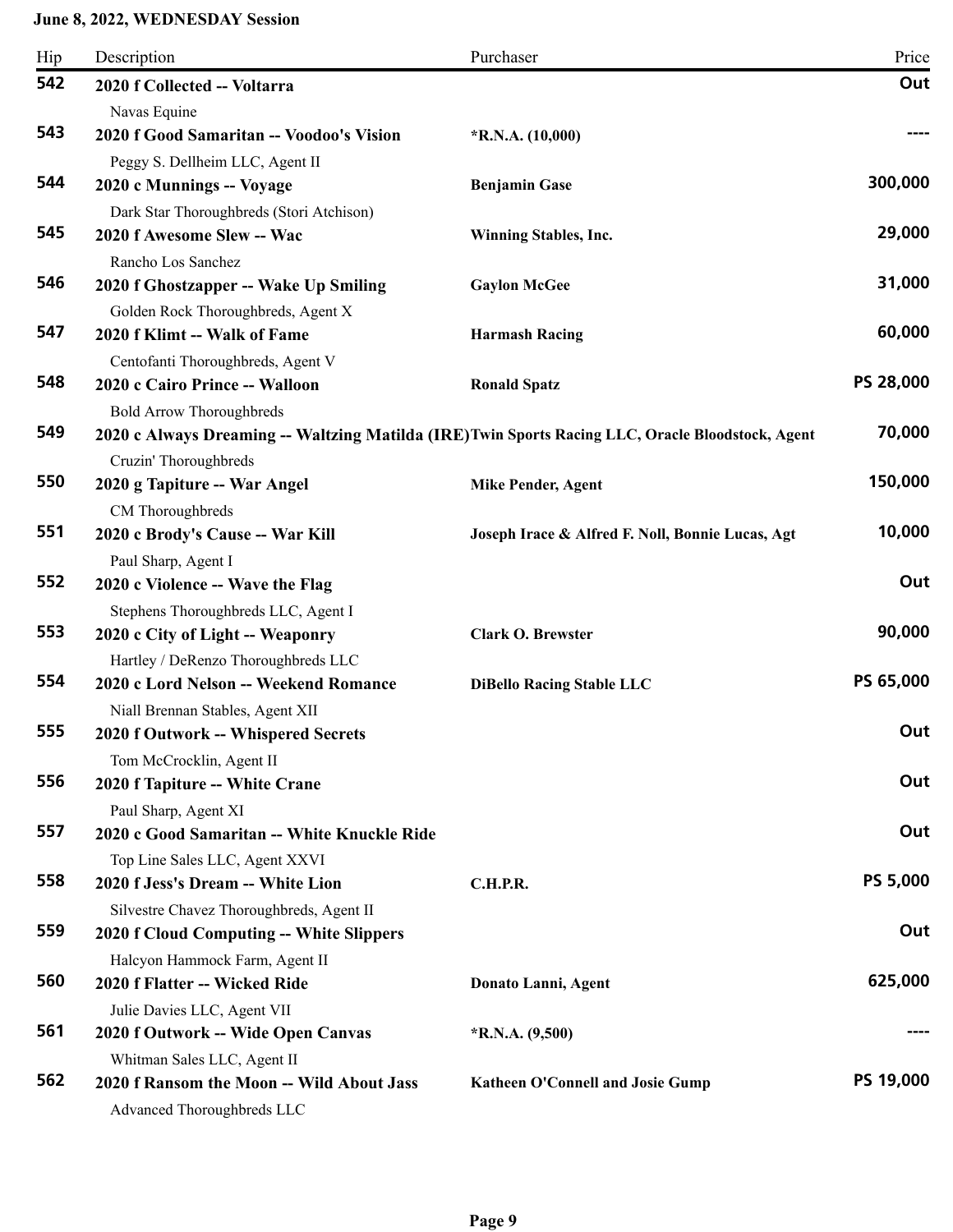| Hip | Description                                                        | Purchaser                                         | Price           |
|-----|--------------------------------------------------------------------|---------------------------------------------------|-----------------|
| 563 | 2020 f No Never No More -- Wild American                           | *R.N.A. $(9,000)$                                 |                 |
|     | Wes Carter, Agent                                                  |                                                   |                 |
| 564 | 2020 f Always Dreaming -- Wild as Elle                             | $*$ R.N.A. $(17,000)$                             |                 |
|     | Hawk's Rest LLC, Agent I                                           |                                                   |                 |
| 565 | 2020 c Union Rags -- Wild Bout Tiffany                             | Legion Bld. for T. Durr / B. Hahn / Hoolie Racing | 40,000          |
|     | Coastal Equine LLC (Jesse Hoppel), Agent IV                        |                                                   |                 |
| 566 | 2020 f Hard Spun -- Wildcat Kate                                   | <b>Good Deal</b>                                  | 27,000          |
|     | de Meric Sales, Agent X                                            |                                                   |                 |
| 567 | 2020 f Candy Ride (ARG) -- Wild Grace                              |                                                   | Out             |
|     | Niall Brennan Stables, Agent X                                     |                                                   |                 |
| 568 | 2020 f Chitu -- Wild Luna                                          | <b>C.H.P.R.</b>                                   | <b>PS 8,000</b> |
| 569 | Fast Horses, Agent X                                               |                                                   | Out             |
|     | 2020 f Girvin -- Wild River Cat                                    |                                                   |                 |
| 570 | Silvestre Chavez Thoroughbreds, Agent XII                          |                                                   | 35,000          |
|     | 2020 f Carpe Diem -- Willathewest                                  | <b>Expoline</b>                                   |                 |
| 571 | Halcyon Hammock Farm, Agent II<br>2020 c Malibu Moon -- Wind Racer | <b>NBS Stable / John Ballantyne</b>               | 75,000          |
|     | Eisaman Equine, Agent                                              |                                                   |                 |
| 572 | 2020 f Mineshaft -- Wine Glow                                      | <b>Kenneth Kachel</b>                             | 37,000          |
|     | Niall Brennan Stables, Agent II                                    |                                                   |                 |
| 573 | 2020 c Bal a Bali (BRZ) -- Winged Fury                             | <b>Robert Rhoads</b>                              | 25,000          |
|     | Cruzin' Thoroughbreds, Agent I                                     |                                                   |                 |
| 574 | 2020 c Cajun Breeze -- Wink At the Boys                            |                                                   | Out             |
|     | Fast Horses, Agent II                                              |                                                   |                 |
| 575 | 2020 f The Big Beast -- Winning for Sarah                          | <b>Starship Stables</b>                           | 8,000           |
|     | Gayle Woods, Agent V                                               |                                                   |                 |
| 576 | 2020 f Distorted Humor -- Winning Point                            |                                                   | Out             |
|     | Paul Sharp, Agent III                                              |                                                   |                 |
| 577 | 2020 f Mor Spirit -- Wish It Were                                  | <b>Joker Racing LLC</b>                           | 24,000          |
|     | Cruzin' Thoroughbreds                                              |                                                   |                 |
| 578 | 2020 c Hit It a Bomb -- Wolf Letter                                | <b>C.H.P.R.</b>                                   | 8,500           |
|     | Hoppel's Horse & Cattle Co., Inc.                                  |                                                   |                 |
| 579 | 2020 f Always Dreaming -- Wonderfuladventure                       | <b>Starship Stables</b>                           | 55,000          |
|     | Coastal Equine LLC (Jesse Hoppel), Agent II                        |                                                   |                 |
| 580 | 2020 c Sky Mesa -- Won't Back Down                                 |                                                   | Out             |
|     | Fast Horses, Agent                                                 |                                                   |                 |
| 581 | 2020 c Girvin -- Woodland Park                                     |                                                   | Out             |
|     | Ocala Stud                                                         |                                                   |                 |
| 582 | 2020 c Mastery -- Worthy Cat                                       | <b>Robert S. Vukelic</b>                          | 25,000          |
| 583 | Halcyon Hammock Farm, Agent II                                     |                                                   | Out             |
|     | 2020 f Kantharos -- Yahtzee Queen                                  |                                                   |                 |
|     | Mayberry Farm, Agent VIII                                          |                                                   |                 |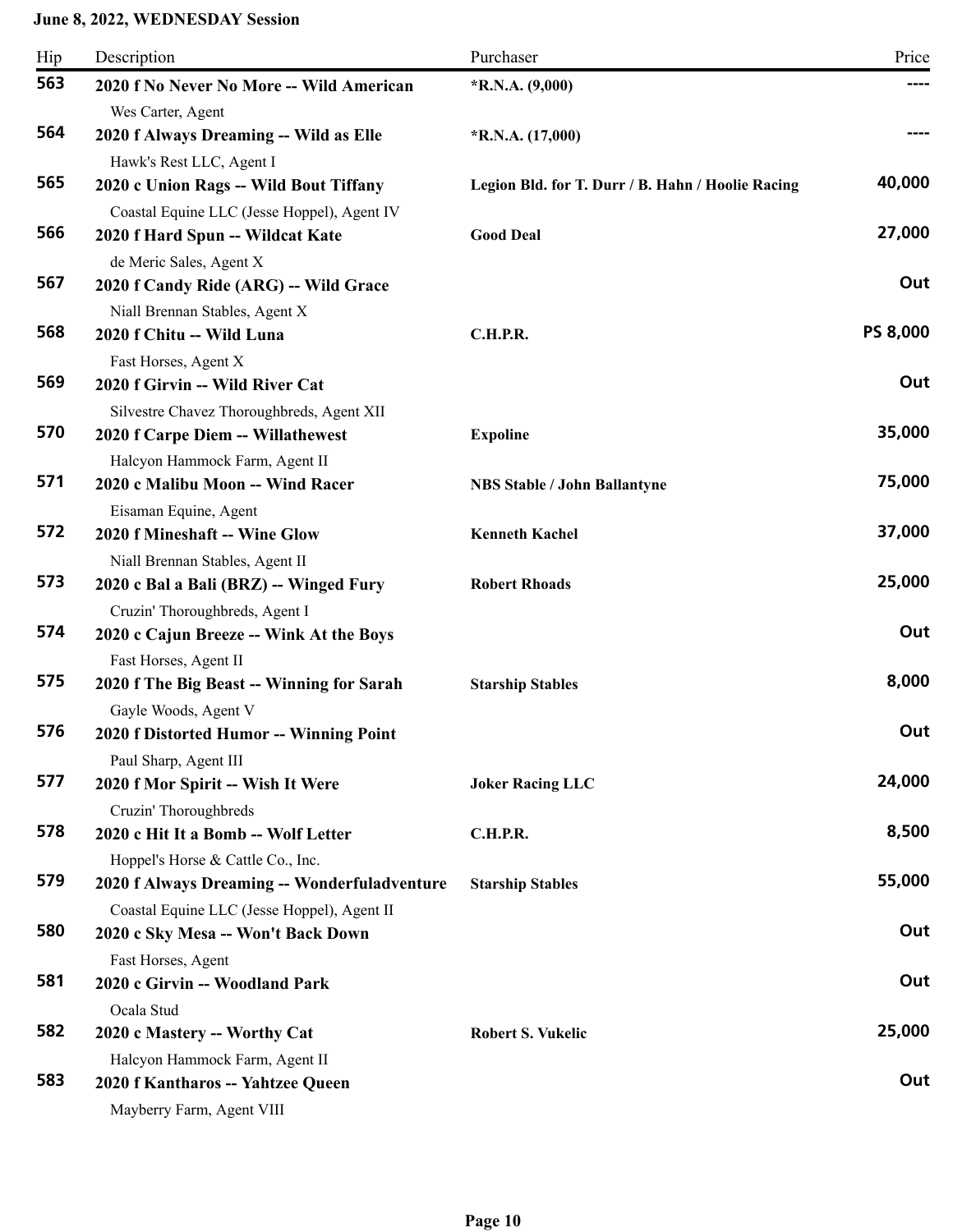| Hip | Description                                                | Purchaser                                       | Price     |
|-----|------------------------------------------------------------|-------------------------------------------------|-----------|
| 584 | 2020 c Palace -- Yield to No One                           | <b>Oscar S Barrera III</b>                      | 7,000     |
|     | Thorostock LLC, Agent II                                   |                                                 |           |
| 585 | 2020 f Alternation -- You're Welcome                       |                                                 | Out       |
|     | Hidden Brook, Agent I                                      |                                                 |           |
| 586 | 2020 c Midshipman -- Zamquick                              |                                                 | Out       |
|     | Top Line Sales LLC, Agent XXX                              |                                                 |           |
| 587 | 2020 f Runhappy -- Zifena (GB)                             | Nick J. Hines, Agent / Franklin Ave. Equine LLC | 130,000   |
|     | Woodside Ranch, Agent I                                    |                                                 |           |
| 588 | 2020 c Keen Ice -- Zo Bow                                  | $*R.N.A. (27,000)$                              |           |
|     | GOP Racing Stable Corp.                                    |                                                 |           |
| 589 | 2020 c Adios Charlie -- Zorba                              | <b>Charlton Bloodstock Agency</b>               | 5,000     |
|     | Tom McCrocklin, Agent V                                    |                                                 |           |
| 590 | 2020 c Race Day -- Zucca                                   | <b>My Purple Haze Stables</b>                   | 55,000    |
|     | Omar Ramirez Bloodstock, Agent                             |                                                 |           |
| 591 | 2020 c Tapwrit -- Abbreviate                               |                                                 | Out       |
|     | Niall Brennan Stables, Agent XII                           |                                                 |           |
| 592 | 2020 f Jimmy Creed -- Abounding Love                       |                                                 | Out       |
|     | Hill of Faith Farm                                         |                                                 |           |
| 593 | 2020 c Awesome Slew -- Absolute Madness                    | <b>Allen Landry</b>                             | 15,000    |
| 594 | S B M Training and Sales, Agent IV                         |                                                 | 5,500     |
|     | 2020 c Brethren -- Ace of Hearts                           | <b>Tyler Servis</b>                             |           |
| 595 | Universal Performance Horses                               |                                                 | Out       |
|     | 2020 c Distorted Humor -- Achalaya                         |                                                 |           |
| 596 | White Lilac (Katie Miranda)<br>2020 f Tiznow -- Act Nicely |                                                 | Out       |
|     |                                                            |                                                 |           |
| 597 | Mayberry Farm, Agent X<br>2020 f Sharp Azteca -- Adamas    | <b>Marlon McKenzie</b>                          | PS 17,500 |
|     | Goldencents Thoroughbreds                                  |                                                 |           |
| 598 | 2020 c Into Mischief -- Added Unto You                     | *R.N.A. (75,000)                                |           |
|     | Pick View LLC, Agent VII                                   |                                                 |           |
| 599 | 2020 c Tunwoo -- Adios Ashley                              | <b>Jeff Makor, Agent</b>                        | 80,000    |
|     | Nice and Easy Thoroughbreds                                |                                                 |           |
| 600 | 2020 f Girvin -- Adios Vicky                               | $*R.N.A. (19,000)$                              |           |
|     | Golden Thoroughbreds Training and Sales                    |                                                 |           |
| 601 | 2020 f Munnings -- Adjulate                                |                                                 | Out       |
|     | Scanlon Training & Sales, Agent IV                         |                                                 |           |
| 602 | 2020 c Malibu Moon -- Adorable You                         | Jebel Ali Stable                                | 130,000   |
|     | Golden Thoroughbreds Training and Sales                    |                                                 |           |
| 603 | 2020 c Girvin -- Agasaya                                   | <b>Tedston Holder</b>                           | 6,000     |
|     | Ocala Stud                                                 |                                                 |           |
| 604 | 2020 c West Coast -- Agatha                                | Dan Hurtak, Agent                               | 11,000    |
|     | Limitless Thoroughbred, Agent II                           |                                                 |           |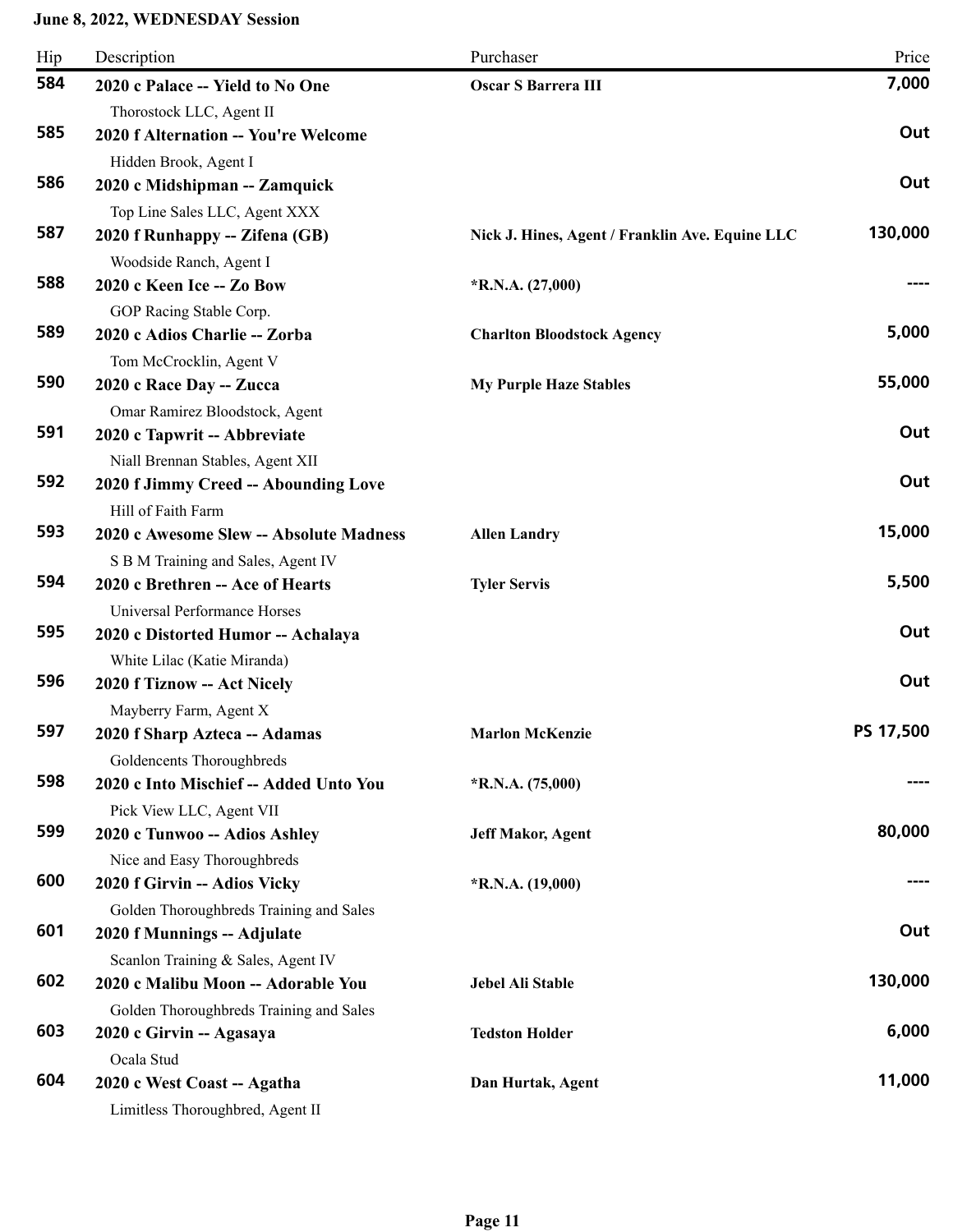| Hip | Description                                                                             | Purchaser                     | Price    |
|-----|-----------------------------------------------------------------------------------------|-------------------------------|----------|
| 605 | 2020 f Lord Nelson -- Agressive Elegance                                                |                               | Out      |
| 606 | New Horizon Farm, Inc., Agent<br>2020 f Majestic City -- Agustina de Aragon             | <b>Victory Racing Partner</b> | 50,000   |
| 607 | Golden Noguez, Agent<br>2020 f Honor Code -- Ainsley                                    | <b>Jeffrey Englehart</b>      | 13,000   |
| 608 | Mayberry Farm, Agent XVI<br>2020 c Brody's Cause -- Air Cover                           | <b>Victor Russo</b>           | 10,000   |
| 609 | New Horizon Farm, Inc., Agent<br>2020 f Maclean's Music -- A J's Honey                  |                               | Out      |
| 610 | L. G., Agent<br>2020 c Big Screen -- Algoma<br>Santa Fe Thoroughbreds, Agent III        | <b>Marlon McKenzie</b>        | 8,000    |
| 611 | 2020 f Classic Empire -- Alienated<br>Top Line Sales LLC, Agent XI                      |                               | Out      |
| 612 | 2020 c Wicked Strong -- Allaboutthechase<br>Golden Noguez, Agent                        | <b>Antonio Sano</b>           | 23,000   |
| 613 | 2020 f Candy Ride (ARG) -- Allegory<br>de Meric Sales, Agent II                         | D. J. Stable LLC              | 185,000  |
| 614 | 2020 f Karakontie (JPN) -- All Glory<br><b>Total Bloodstock</b>                         | <b>Dean Sexton</b>            | 19,000   |
| 615 | 2020 f Noble Bird -- Allison's Alibi<br>Sugar Hill LLC, Agent                           | <b>Jose Juan Vazquez</b>      | 3,000    |
| 616 | 2020 c Mucho Macho Man -- Allyallyincomefree<br>Silvestre Chavez Thoroughbreds, Agent V | <b>Garth Bodkin</b>           | PS 6,000 |
| 617 | 2020 c Girvin -- Almost a Valentine<br>Ocala Stud                                       |                               | Out      |
| 618 | 2020 c Connect -- Along Came Polly (SAF)<br>Champions of the Future                     | <b>Edwin Russell, Agent</b>   | 30,000   |
| 619 | 2020 c Noble Bird -- A Lot of Drops<br>Hawk's Rest LLC, Agent I                         |                               | Out      |
| 620 | 2020 f Destin -- Alys<br>Pike Racing, Agent I                                           |                               | Out      |
| 621 | 2020 f Cairo Prince -- Amaretta's Way<br>Azpurua Stables, Agent I                       | <b>Violeta Racing</b>         | 19,000   |
| 622 | 2020 f Big Brown -- Amazing Thunder<br>de Meric Sales, Agent XX                         | <b>Johnny Lall</b>            | 7,000    |
| 623 | 2020 c Cross Traffic -- Ambleside Park                                                  | <b>Carolynn Stable</b>        | 20,000   |
| 624 | Top Line Sales LLC, Agent XXI<br>2020 f Tapwrit -- Ammalu                               | K.O.I.D. Co., Ltd.            | 30,000   |
| 625 | Goldencents Thoroughbreds<br>2020 f Collected -- And Stay Out<br>Randy Miles, Agent III | <b>Stay Put Racing</b>        | 50,000   |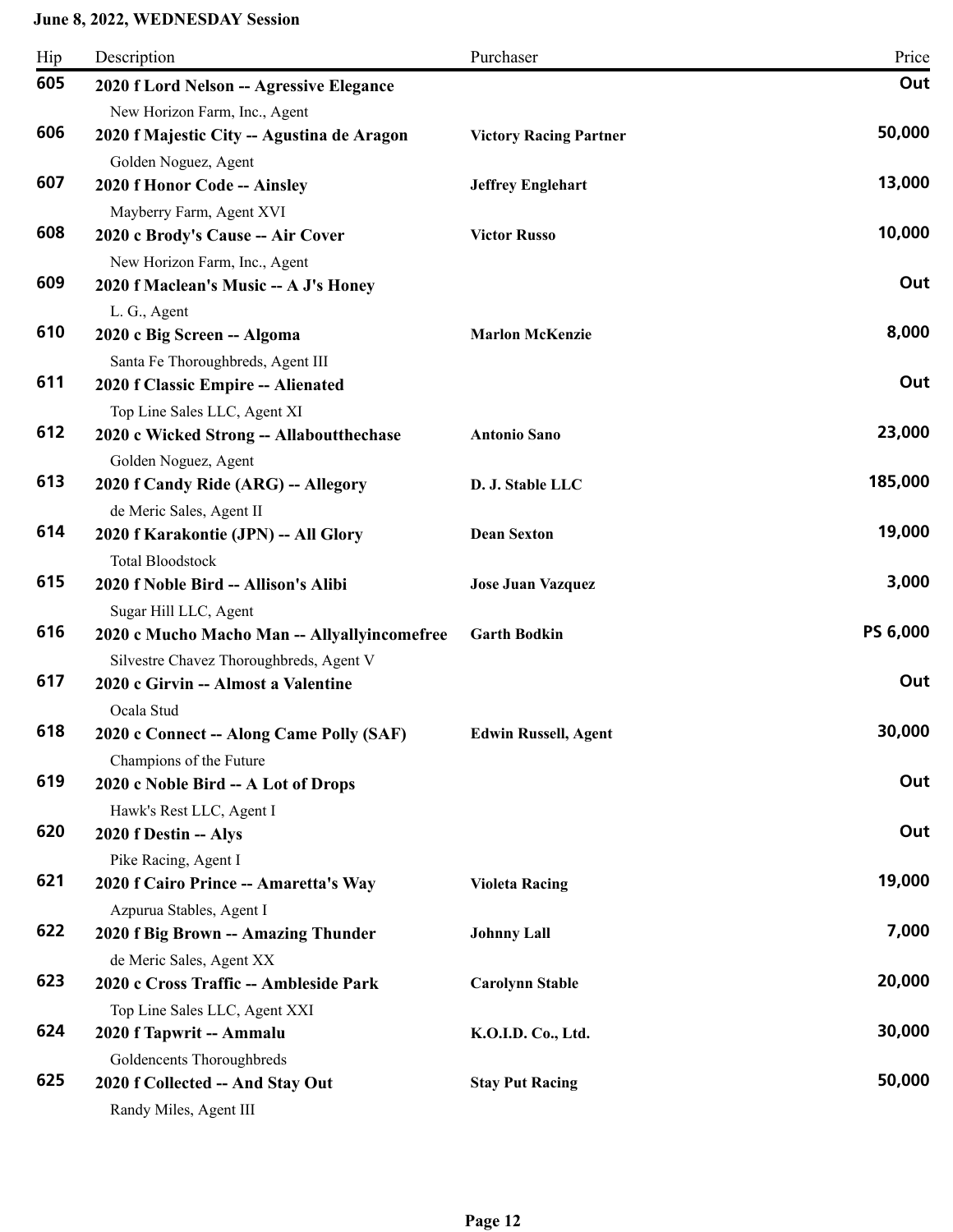| Hip | Description                                                                       | Purchaser                              | Price           |
|-----|-----------------------------------------------------------------------------------|----------------------------------------|-----------------|
| 626 | 2020 f Good Samaritan -- Angel Spirit                                             |                                        | Out             |
| 627 | C & J Stable, Agent<br>2020 f Mo Town -- Annies Law                               | <b>Chad Schumer, Agent</b>             | 15,000          |
| 628 | New Way, Agent<br>2020 c Bernardini -- Ann of the Dance<br>Eisaman Equine, Agent  | <b>Faith Tanchak</b>                   | PS 20,000       |
| 629 | 2020 c Always Dreaming -- Anyday<br>Limitless Thoroughbred, Agent II              | $*R.N.A. (37,000)$                     |                 |
| 630 | 2020 c Tourist -- A. P. Andrea<br><b>Blue Sapphire Stables</b>                    | <b>Wachtel Stables</b>                 | 50,000          |
| 631 | 2020 f Kantharos -- A P Majetstic<br>Classic Equine, Agent I                      | $*$ R.N.A. $(47,000)$                  |                 |
| 632 | 2020 f Goldencents -- Apple Strudel<br>Eddie Woods, Agent XIV                     |                                        | Out             |
| 633 | 2020 f Ride On Curlin -- Arabian Rose<br>Really and Truly Thoroughbreds, Agent I  |                                        | Out             |
| 634 | 2020 c Constitution -- Arana<br>Blue River Bloodstock, Inc., Agent                | D. J. Stable LLC                       | 50,000          |
| 635 | 2020 c Girvin -- Archangelus<br>Bobby Dodd, Agent II                              |                                        | Out             |
| 636 | 2020 c Sharp Azteca -- Arch Arch Rose<br>A. G. Sales, Agent I                     | <b>Jeffrey Englehart</b>               | 20,000          |
| 637 | 2020 f Fury Kapcori -- Archeress<br>Oscar Brown Stables, Agent I                  | $*R.N.A. (7,000)$                      |                 |
| 638 | 2020 f Medaglia d'Oro -- Arch's Gal Edith<br>Eisaman Equine, Agent                |                                        | Out             |
| 639 | 2020 c Mor Spirit -- Arch's Rose<br>Classic Equine, Agent I                       | Michael O'Quinn, Agent for Rich Benton | 25,000          |
| 640 | 2020 c Midnight Storm -- Areolite<br>Woodside Ranch, Agent II                     |                                        | Out             |
| 641 | 2020 f Lookin At Lucky -- Aristo<br>Whitman Sales LLC, Agent IV                   | $*R.N.A. (24,000)$                     |                 |
| 642 | 2020 f Cordon -- Arrow of Love<br>Raptor Thoroughbreds, Agent I                   | <b>Jefrey Silvestre</b>                | <b>PS 3,600</b> |
| 643 | 2020 f Handsome Mike -- Asgoodasshelooks<br>Omar Ramirez Bloodstock, Agent II     |                                        | Out             |
| 644 | 2020 c Central Banker -- Ashlee's Empire<br>RiceHorse Stable (Brandon & Ali Rice) | <b>MyRacehorse &amp; Thomas Morley</b> | 50,000          |
| 645 | 2020 f Runhappy -- Ashley's Sassy<br>Coastal Equine LLC (Jesse Hoppel), Agent VI  |                                        | Out             |
| 646 | 2020 f Tapwrit -- As Rulers Go<br>Julie Davies LLC, Agent IV                      | <b>Aaron Kennedy</b>                   | 100,000         |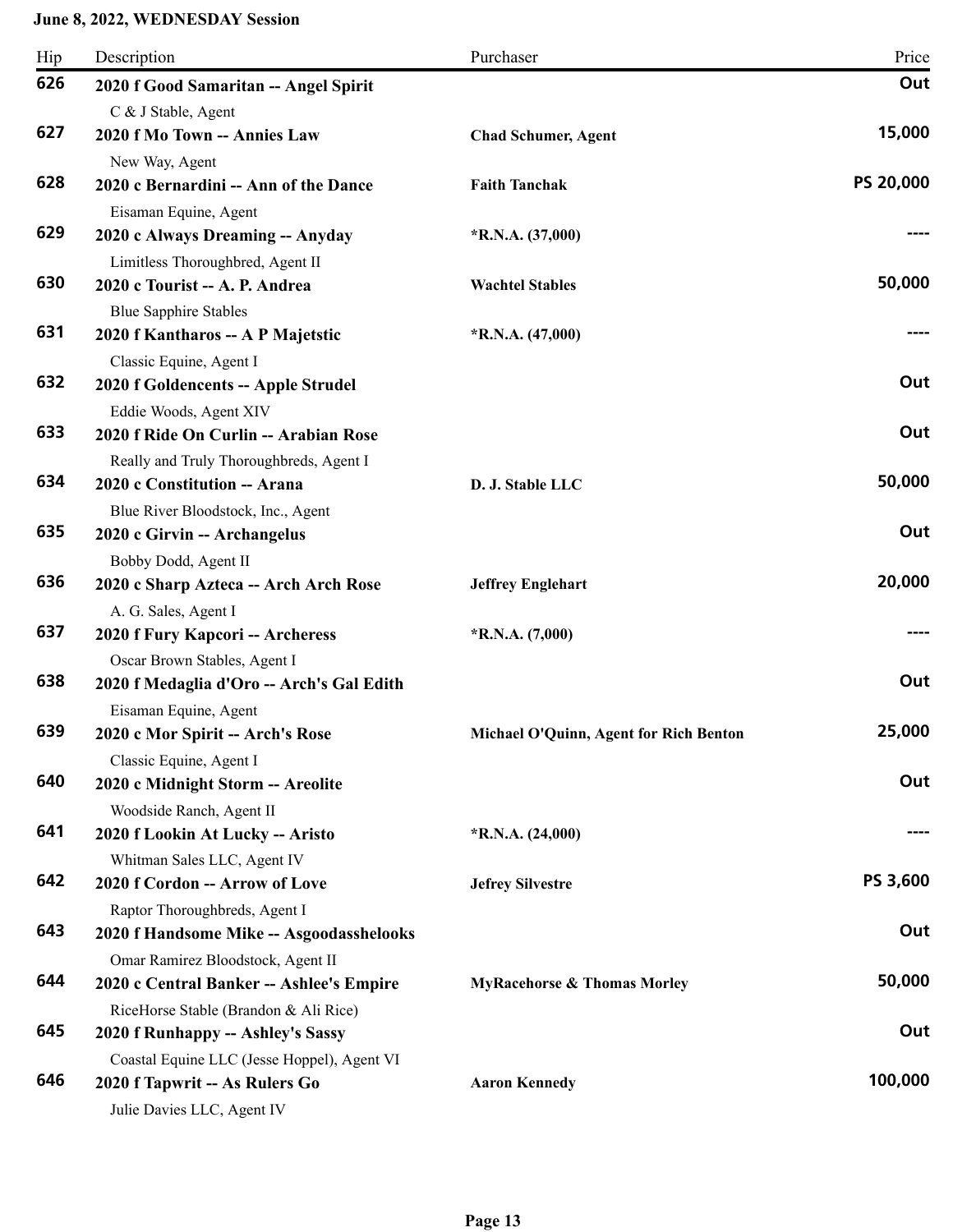| Hip | Description                                               | Purchaser                              | Price     |
|-----|-----------------------------------------------------------|----------------------------------------|-----------|
| 647 | 2020 f Cross Traffic -- Athehsa                           | <b>Warren Cheekes</b>                  | 32,000    |
|     | New Way, Agent                                            |                                        |           |
| 648 | 2020 f Micromanage -- Autumn Ash                          |                                        | Out       |
|     | Blue River Bloodstock, Inc., Agent V                      |                                        |           |
| 649 | 2020 c Palace -- Ava Rae                                  | <b>Weston, Agent for Troy Johnson</b>  | 20,000    |
|     | MRM Thoroughbreds                                         |                                        |           |
| 650 | 2020 f Far From Over -- Avenging Angel                    | <b>Expoline</b>                        | 16,000    |
|     | Thorostock LLC, Agent I                                   |                                        |           |
| 651 | 2020 c Temple City -- Aviddiva                            | Daniela Moquel                         | 6,000     |
| 652 | Hoppel's Horse & Cattle Co., Inc., Agent IV               |                                        | PS 25,000 |
|     | 2020 f Always Dreaming -- Away We Go                      | <b>My Purple Haze Stables</b>          |           |
| 653 | A Rebel Colt Consignment<br>2020 f Accelerate -- Awe Hush | <b>C.H.P.R.</b>                        | 13,000    |
|     | Blue River Bloodstock, Inc., Agent II                     |                                        |           |
| 654 | 2020 f Runhappy -- Awesome Ashley                         | Nicholas Cammarano, Jr.                | 30,000    |
|     | Eisaman Equine, Agent                                     |                                        |           |
| 655 | 2020 c Ride On Curlin -- Awesome Sunrize                  | <b>Big Sky Racing</b>                  | 230,000   |
|     | Crystal Eclipse Stable                                    |                                        |           |
| 656 | 2020 f Uncaptured -- Azasecret                            | <b>Frank Vicino</b>                    | 17,000    |
|     | CM Thoroughbreds, Agent II                                |                                        |           |
| 657 | 2020 c War Front -- Azm                                   | $*R.N.A. (35,000)$                     |           |
|     | Boutte Sales, Agent II                                    |                                        |           |
| 658 | 2020 c McCraken -- Ba Ba's Bunch                          | <b>Rohan G Crichton</b>                | 8,000     |
|     | Whitman Sales LLC                                         |                                        |           |
| 659 | 2020 f Kantharos -- Baby Eclair                           |                                        | Out       |
|     | C & J Stable, Agent I                                     |                                        |           |
| 660 | 2020 f American Pharoah -- Baby J                         | Frank Alosa, Agent for GSS Tbreds, LLC | 42,000    |
| 661 | Hoppel's Horse & Cattle Co., Inc., Agent II               |                                        | 11,000    |
|     | 2020 f Brethren -- Baggio<br>Santos Sales                 | <b>Rohan G Crichton</b>                |           |
| 662 | 2020 c Super Saver -- Bala Roja                           |                                        | Out       |
|     | Ordonez Thoroughbreds, Agent I                            |                                        |           |
| 663 | 2020 f Classic Empire -- Barb's On Edge                   | <b>Clark O. Brewster</b>               | 20,000    |
|     | Envision Equine, Agent III                                |                                        |           |
| 664 | 2020 g Barbados -- Battle Creek Lady                      | Lara Run                               | 8,000     |
|     | Wes Carter, Agent II                                      |                                        |           |
| 665 | 2020 c First Dude -- Bayou Bride                          | *R.N.A. $(6,000)$                      |           |
|     | Sugar Hill LLC, Agent II                                  |                                        |           |
| 666 | Withdrawn                                                 |                                        | Out       |
| 667 | 2020 f Bolt d'Oro -- Bay River                            | <b>Double O Racing</b>                 | 28,000    |
|     | Little Farm Equine LLC, Agent II                          |                                        |           |
|     |                                                           |                                        |           |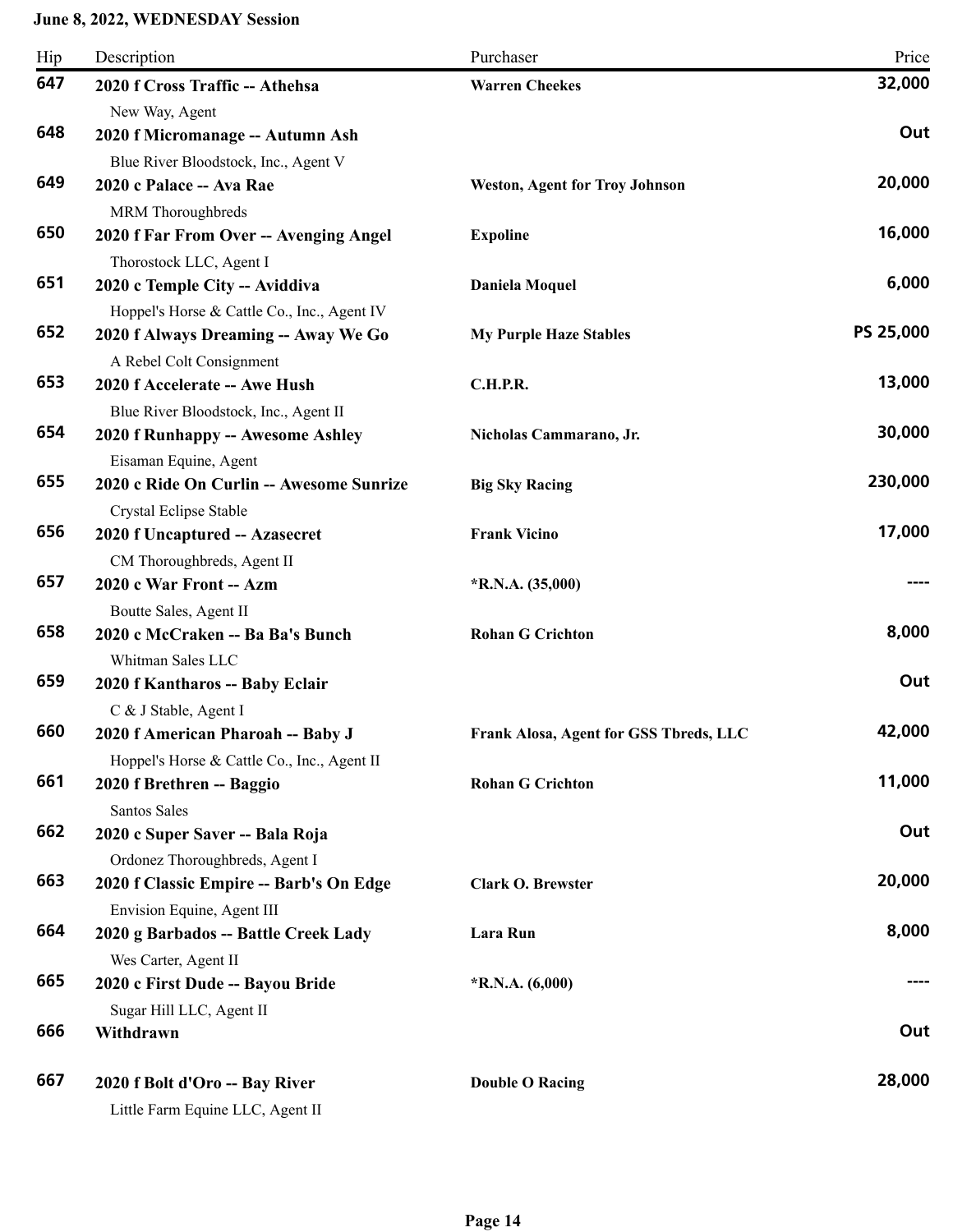| Hip | Description                                                                           | Purchaser                                 | Price            |
|-----|---------------------------------------------------------------------------------------|-------------------------------------------|------------------|
| 668 | 2020 c Greenpointcrusader -- Beach Trick<br>All Dreams Equine                         | <b>Daniel Micovic</b>                     | 3,000            |
| 669 | 2020 c Accelerate -- Beat to Quarters<br>CM Thoroughbreds                             |                                           | Out              |
| 670 | 2020 f Munnings -- Beautiful Princess<br>Top Line Sales LLC, Agent XV                 | <b>Sequel Bloodstock, Agent</b>           | 100,000          |
| 671 | 2020 f Classic Empire -- Be Joyful<br>CM Thoroughbreds                                |                                           | Out              |
| 672 | 2020 f Bucchero -- Believeittobeaver<br>Paul Sharp, Agent II                          | <b>Rohan G Crichton</b>                   | 15,000           |
| 673 | 2020 c Neolithic -- Bella Q.<br>Little Farm Equine LLC, Agent VI                      | $*R.N.A. (25,000)$                        |                  |
| 674 | 2020 f Lookin At Lucky -- Belletta<br>Victory Stable                                  | John M Asara                              | 15,000           |
| 675 | 2020 f Bucchero -- Belong to Sea<br>Omar Ramirez Bloodstock, Agent XIV                | $*R.N.A. (29,000)$                        |                  |
| 676 | 2020 c Always Dreaming -- Bettarun Fast<br>Vickers Racing, Inc., Agent                | <b>Robert Photos</b>                      | 15,000           |
| 677 | 2020 f El Deal -- Big Bo's Mo<br>Nice and Easy Thoroughbreds, Agent                   |                                           | Out              |
| 678 | 2020 c Atreides -- Big Release<br>Really and Truly Thoroughbreds                      | <b>Don Schnell</b>                        | 4,000            |
| 679 | 2020 c Majestic City -- Bileaps and Bounds<br>Ordonez Thoroughbreds, Agent III        | <b>Tom McCrocklin</b>                     | 40,000           |
| 680 | 2020 f Valiant Minister -- Bimmelbahn<br>Fabian Sales, Agent                          | $*R.N.A. (8,000)$                         |                  |
| 681 | 2020 f Awesome Slew -- Birdtastic<br>Hawk's Rest LLC                                  | $*R.N.A. (25,000)$                        |                  |
| 682 | 2020 c California Chrome -- Bissou Bissou<br>Oscar Brown Stables, Agent III           | Kathy Mongeon, Agent for Alfred Bogdanoff | 20,000           |
| 683 | 2020 c City of Light -- Black Chocolate<br>Tom McCrocklin, Agent I                    |                                           | Out              |
| 684 | 2020 f Cross Traffic -- Blazing Whip<br>Classic Equine, Agent II                      | $*R.N.A. (9,000)$                         |                  |
| 685 | 2020 c Blame -- Bling On the Music<br>Cruzin' Thoroughbreds                           | <b>Brittany Vandenberg</b>                | 25,000           |
| 686 | 2020 f Mastery -- Bliss<br>Top Line Sales LLC, Agent IV                               |                                           | Out              |
| 687 | 2020 c Blame -- Blithely                                                              | <b>Bradley Thoroughbreds LLC, Agent</b>   | <b>PS 70,000</b> |
| 688 | Britton Peak, Agent I<br>2020 f Daddy Long Legs -- Blonde in the City<br>H. B. Stable | <b>Francisco D'Angelo</b>                 | 18,000           |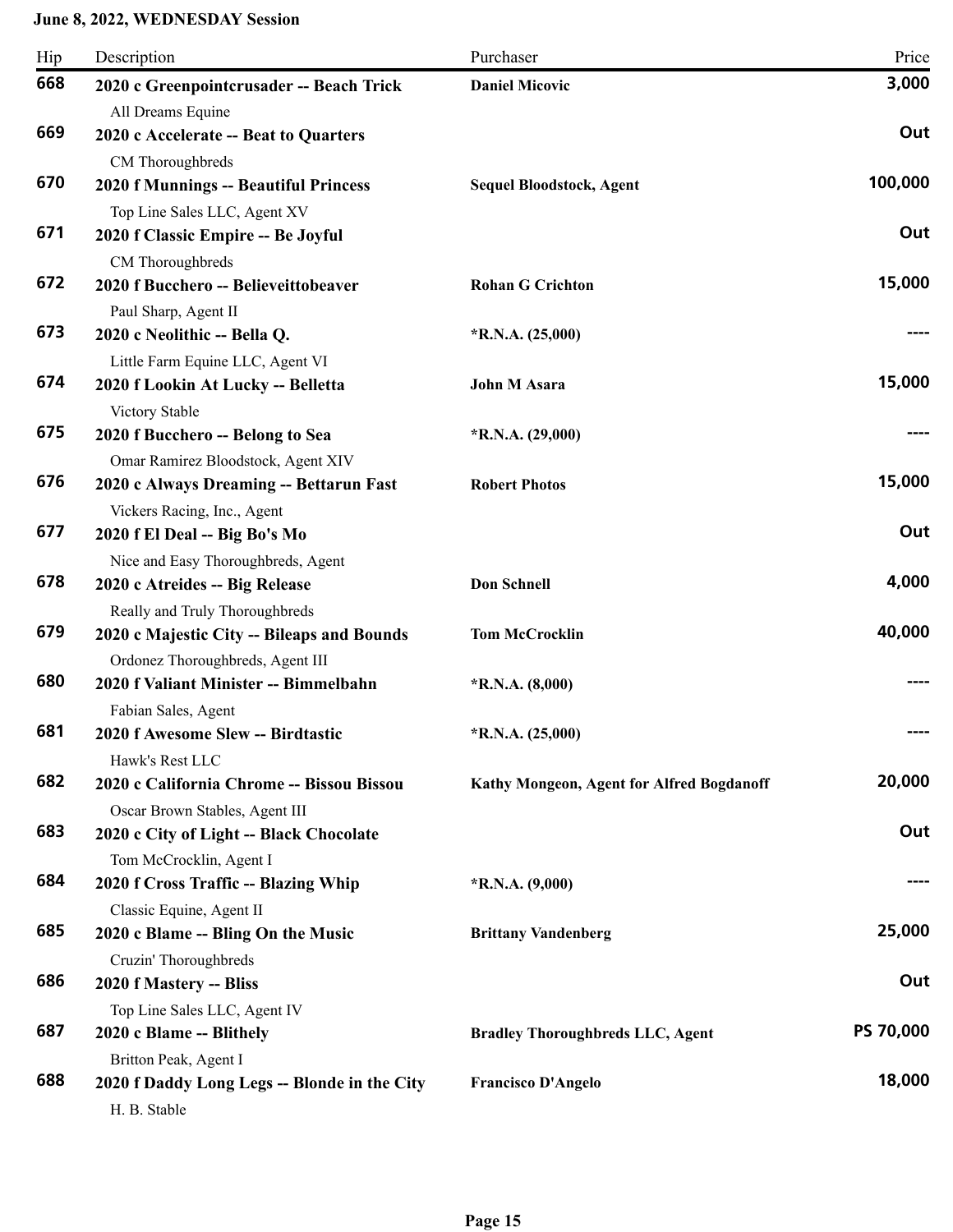| Hip | Description                                                                     | Purchaser                     | Price     |
|-----|---------------------------------------------------------------------------------|-------------------------------|-----------|
| 689 | 2020 c Khozan -- Blue Baby                                                      | <b>Jason Dacosta</b>          | 11,000    |
|     | Eddie Woods, Agent XIV                                                          |                               |           |
| 690 | 2020 c Cross Traffic -- Blues Corner                                            | <b>Chad Schumer, Agent</b>    | 20,000    |
|     | Top Line Sales LLC, Agent XXI                                                   |                               |           |
| 691 | 2020 c West Coast -- Blushing Justine                                           | <b>Victory Racing Partner</b> | 57,000    |
| 692 | Dark Star Thoroughbreds (Stori Atchison), Agent                                 |                               | 8,000     |
|     | 2020 f Central Banker -- Bodaki                                                 | F.N.D.C.C., Inc.              |           |
| 693 | Shooting Star Sales LLC, Agent I<br>2020 f Good Samaritan -- Boudicea's Revenge | Al Moorhouse                  | 30,000    |
|     | Envision Equine, Agent                                                          |                               |           |
| 694 | 2020 f Ransom the Moon -- Boustierre                                            |                               | Out       |
|     | Thorostock LLC, Agent III                                                       |                               |           |
| 695 | 2020 c More Than Ready -- Brandy                                                | <b>Lane's End Racing</b>      | 250,000   |
|     | Kings Equine, Agent for Spendthrift Farm LLC                                    |                               |           |
| 696 | 2020 f Bolt d'Oro -- Brianna Rose                                               |                               | Out       |
|     | Paul Sharp, Agent VIII                                                          |                               |           |
| 697 | 2020 c Classic Empire -- Brief Holiday                                          | Louis Linder Jr.              | PS 18,000 |
|     | Hoppel's Horse & Cattle Co., Inc.                                               |                               |           |
| 698 | 2020 f Khozan -- Brightly Mine                                                  |                               | Out       |
|     | New Horizon Farm, Inc., Agent                                                   |                               |           |
| 699 | 2020 c Cross Traffic -- Bringyourownbottle                                      | <b>Frank D'Amato</b>          | 19,000    |
|     | Top Line Sales LLC, Agent XXII                                                  |                               |           |
| 700 | 2020 c Caravaggio -- Brioniya (GB)                                              | $*$ R.N.A. (95,000)           |           |
| 701 | Top Line Sales LLC, Agent XVIII<br>2020 f Chitu -- British Event                | <b>C.H.P.R.</b>               | 20,000    |
|     | Parrish Farms, Agent                                                            |                               |           |
| 702 | 2020 f Uncaptured -- Brown Glaze                                                |                               | Out       |
|     | Ocala Stud                                                                      |                               |           |
| 703 | 2020 c First Dude -- Bruski's Star                                              |                               | Out       |
|     | Sugar Hill LLC, Agent I                                                         |                               |           |
| 704 | 2020 c Cloud Computing -- Bud's Little Edge                                     |                               | Out       |
|     | Richardson Bloodstock, Agent                                                    |                               |           |
| 705 | 2020 f Accelerate -- Burren Trail (IRE)                                         |                               | Out       |
|     | Randy Bradshaw, Agent II                                                        |                               |           |
| 706 | 2020 c First Samurai -- Button Girl                                             | <b>Hector Menendez</b>        | 10,000    |
|     | Marcial Galan, Agent I                                                          |                               |           |
| 707 | 2020 f Always Dreaming -- Byrama (GB)                                           |                               | Out       |
|     | Halcyon Hammock Farm, Agent II                                                  |                               |           |
| 708 | 2020 c Practical Joke -- Cabbage Key                                            | <b>Jeff Heslep</b>            | 55,000    |
| 709 | Eisaman Equine, Agent                                                           |                               |           |
|     | 2020 c Bismarck Tullio -- Cache Galaxea                                         | <b>Phillip Cunningham</b>     | 3,000     |
|     | Champions of the Future, Agent IV                                               |                               |           |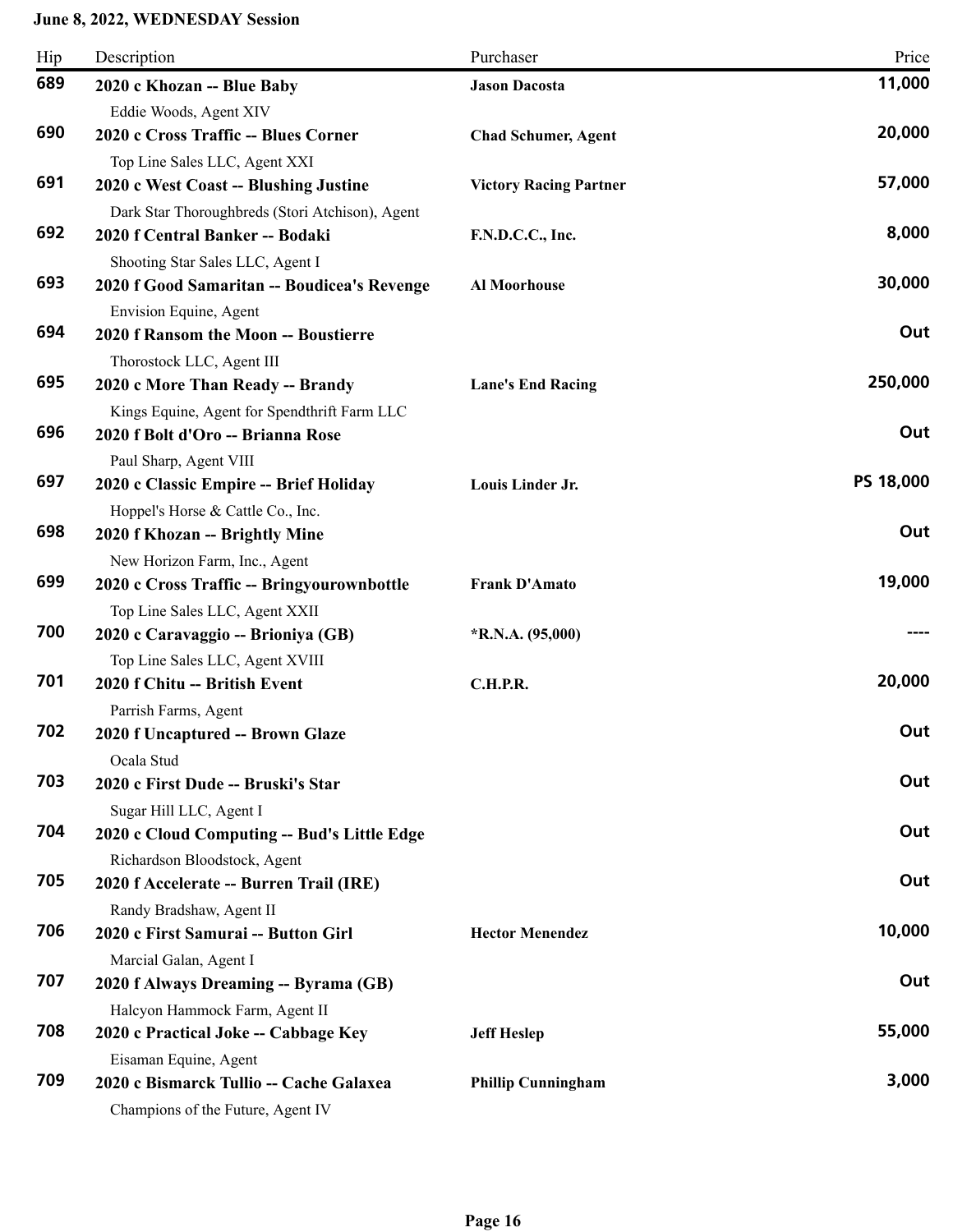| Hip | Description                                                                                                 | Purchaser                                     | Price     |
|-----|-------------------------------------------------------------------------------------------------------------|-----------------------------------------------|-----------|
| 710 | 2020 f Kantharos -- Cajun Dawn                                                                              |                                               | Out       |
| 711 | Halcyon Hammock Farm, Agent IV<br>2020 f Tu Brutus (CHI) -- Calamari                                        | <b>Scott Gelner</b>                           | 23,000    |
| 712 | Fast Horses, Agent I<br>2020 f Hard Spun -- Callmethesqueeze                                                | <b>Starship Stables</b>                       | 27,000    |
| 713 | Golden Rock Thoroughbreds, Agent V<br>2020 c Quality Road -- Call Pat<br>Centofanti Thoroughbreds, Agent II | Jose A. Rodriguez                             | 26,000    |
| 714 | 2020 c Empire Maker -- Camilli<br>Top Line Sales LLC, Agent XXV                                             | <b>Ron Stolich</b>                            | 28,000    |
| 715 | 2020 c West Coast -- Canadian River<br>GOP Racing Stable Corp.                                              | <b>Bell Racing LLC, H R Bloodstock, Agent</b> | 32,000    |
| 716 | 2020 f Mastery -- Candrea<br>Paul Sharp, Agent X                                                            | <b>Rene Amescua</b>                           | 32,000    |
| 717 | 2020 c Into Mischief -- Candy for Kisses<br>Hartley / DeRenzo Thoroughbreds LLC, Agent I                    |                                               | Out       |
| 718 | 2020 c Uncaptured -- Candy Silence<br>Omar Ramirez Bloodstock, Agent XII                                    | <b>Holt Racing, LLC</b>                       | PS 20,000 |
| 719 | 2020 f Tapwrit -- Candystand<br>Kings Equine, Agent VII                                                     |                                               | Out       |
| 720 | 2020 c Not This Time -- Cape Lady<br>Omar Ramirez Bloodstock, Agent XVII                                    | <b>Badan Alsubaie</b>                         | 75,000    |
| 721 | 2020 f Flintshire (GB) -- Caroline Victoria<br><b>Santos Sales</b>                                          | <b>SVREL</b>                                  | 6,000     |
| 722 | 2020 f Khozan -- Carrietta<br>Eddie Woods, Agent XIV                                                        | <b>Expoline</b>                               | 20,000    |
| 723 | 2020 c Sky Mesa -- Casey's Dreamin'<br>Ordonez Thoroughbreds, Agent I                                       | D. J. Stable LLC                              | 80,000    |
| 724 | 2020 c Lord Nelson -- Cash Is Queen<br>GOP Racing Stable Corp.                                              | $*R.N.A. (32,000)$                            |           |
| 725 | 2020 c Street Sense -- Cast in Silver<br>de Meric Sales, Agent XXIII                                        | <b>Chad Schumer, Agent</b>                    | 55,000    |
| 726 | 2020 c Dialed In -- Catch My Fancy<br>Coastal Equine LLC (Jesse Hoppel), Agent V                            |                                               | Out       |
| 727 | 2020 c Guilt Trip -- Catherine's Dream<br>Sugar Hill LLC, Agent III                                         | Ham Stables, Ltd.                             | 18,000    |
| 728 | 2020 c Khozan -- Catnandu<br>Eddie Woods, Agent XIV                                                         |                                               | Out       |
| 729 | 2020 f Mastery -- Cat's Holiday<br>White Lilac (Katie Miranda), Agent I                                     | <b>Jamey Thomas Racing, Agent Mike Pender</b> | PS 25,000 |
| 730 | 2020 c Will Take Charge -- Cayman Croc<br>Wildheart Thoroughbreds LLC                                       | <b>Joe Orseno</b>                             | 26,000    |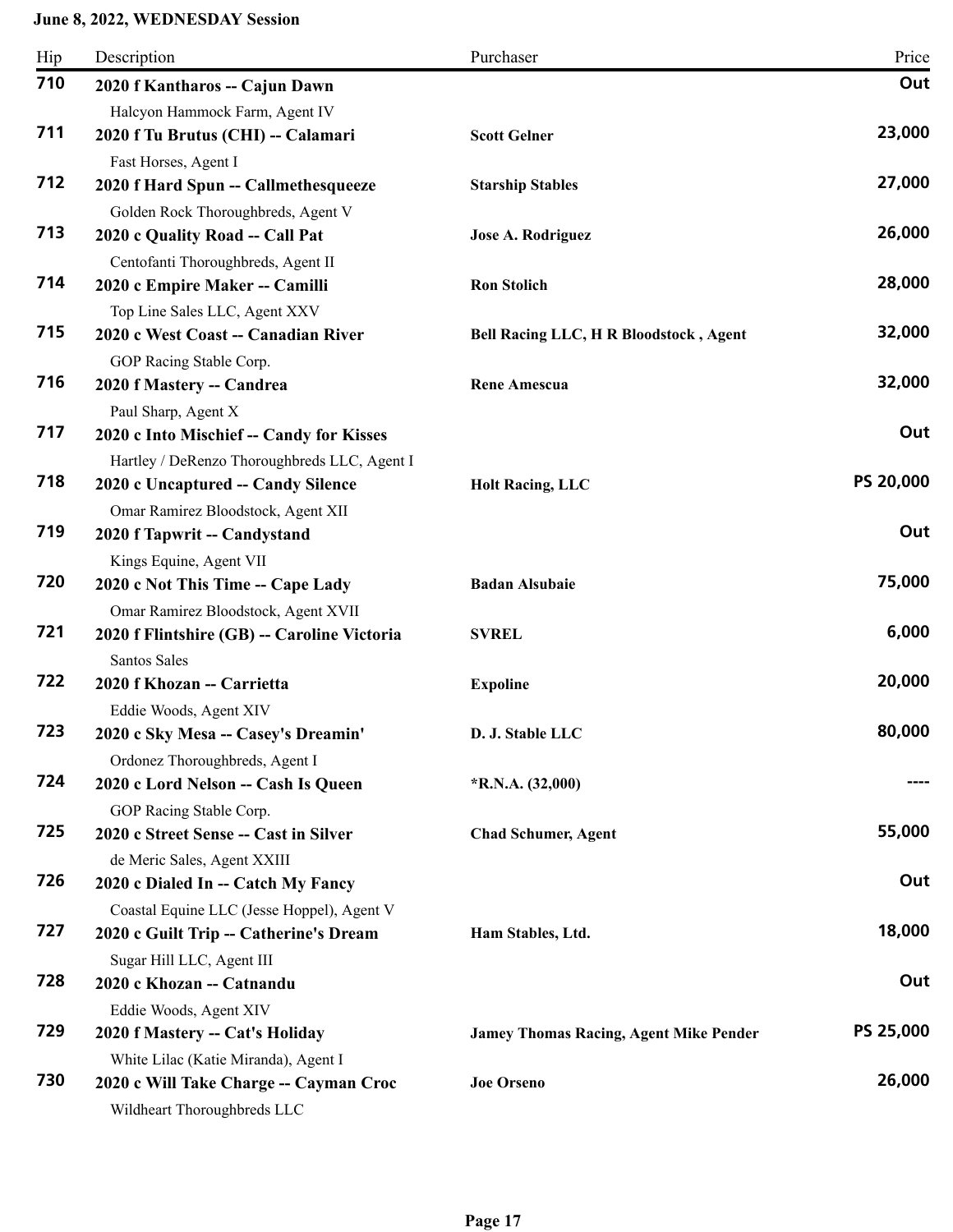| Hip | Description                                                             | Purchaser                              | Price   |
|-----|-------------------------------------------------------------------------|----------------------------------------|---------|
| 731 | 2020 c Always Dreaming -- Celebrate Now                                 | <b>Nader Moubarak</b>                  | 20,000  |
|     | Kings Equine, Agent for Spendthrift Farm LLC                            |                                        |         |
| 732 | 2020 c Mineshaft -- Celebrity Star                                      |                                        | Out     |
|     | Marcial Galan, Agent I                                                  |                                        |         |
| 733 | 2020 g Connect -- Ceremonious                                           | Peggy Dellheim, Agent for Tim Padilla  | 10,000  |
|     | Harris Training Center LLC                                              |                                        |         |
| 734 | 2020 f Mo Town -- Chambray                                              |                                        | Out     |
| 735 | Cruzin' Thoroughbreds                                                   |                                        | 27,000  |
|     | 2020 c Uncaptured -- Champagne On Tap                                   | <b>C.H.P.R.</b>                        |         |
| 736 | Fast Horses, Agent V<br>2020 c Collected -- Chasing the Moon            | <b>MyRacehorse &amp; Mathis Racing</b> | 140,000 |
|     | Thorostock LLC                                                          |                                        |         |
| 737 | 2020 f Good Magic -- Chelsea Road                                       | <b>Ahmed Abdulaziz Al Saif</b>         | 45,000  |
|     | Halcyon Hammock Farm, Agent II                                          |                                        |         |
| 738 | 2020 c Majestic City -- Chic Street                                     | <b>Jeffrey Englehart</b>               | 25,000  |
|     | <b>Blue Sapphire Stables</b>                                            |                                        |         |
| 739 | 2020 c Empire Maker -- Chief Secretary                                  | <b>Jeffrey Englehart</b>               | 22,000  |
|     | RiceHorse Stable (Brandon & Ali Rice)                                   |                                        |         |
| 740 | 2020 c The Lieutenant -- Chokonni                                       | <b>Rene Amescua</b>                    | 35,000  |
|     | Gene Recio, Agent IX                                                    |                                        |         |
| 741 | 2020 g Klimt -- Christiansted                                           | *R.N.A. (20,000)                       |         |
|     | Galvan Brothers Equine                                                  |                                        |         |
| 742 | 2020 c Redesdale -- Circus Life                                         | <b>Kirk Nesbeth</b>                    | 2,500   |
| 743 | Big Easy, Agent I                                                       |                                        | Out     |
|     | 2020 f Jess's Dream -- City Attack                                      |                                        |         |
| 744 | Little Farm Equine LLC, Agent VI<br>2020 f Sharp Azteca -- City Section |                                        | Out     |
|     | Old South Farm LLC, Agent                                               |                                        |         |
| 745 | 2020 c Uncaptured -- Clandestine                                        | <b>Allen Landry</b>                    | 52,000  |
|     | Dark Star Thoroughbreds (Stori Atchison)                                |                                        |         |
| 746 | 2020 f Bolt d'Oro -- Claravoyant                                        | <b>Expoline</b>                        | 50,000  |
|     | Top Line Sales LLC, Agent VIII                                          |                                        |         |
| 747 | 2020 f Munnings -- Classy Music                                         |                                        | Out     |
|     | Eddie Woods, Agent XXIX                                                 |                                        |         |
| 748 | 2020 c Majestic City -- Clean Eleven                                    | Ham Stables, Ltd.                      | 18,000  |
|     | Champions of the Future, Agent II                                       |                                        |         |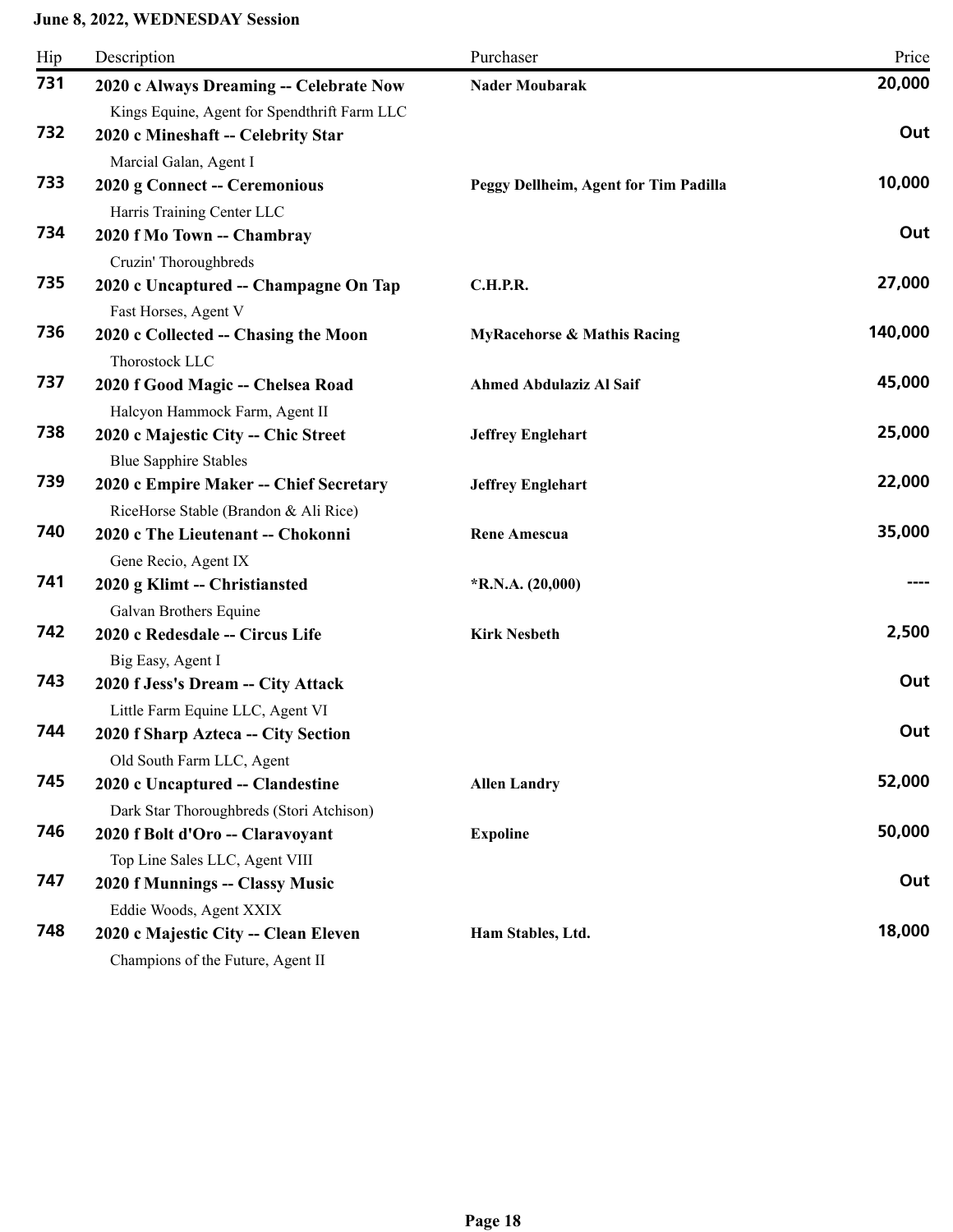#### **Totals For Session**

| Year                |                                    | Head Sold                           | <b>Gross Amount</b>        | Average Price        | Median Price         |         |
|---------------------|------------------------------------|-------------------------------------|----------------------------|----------------------|----------------------|---------|
| 2022<br>2021        |                                    | 235<br>205                          | \$9,871,600<br>\$8,472,600 | \$42,007<br>\$41,330 | \$25,000<br>\$17,000 |         |
|                     |                                    | <b>Session Top 5 Consignors</b>     |                            |                      |                      |         |
|                     | <b>Omar Ramirez</b>                | 7                                   | \$931,500                  |                      |                      |         |
| <b>Julie Davies</b> |                                    | 4                                   | \$875,000                  |                      |                      |         |
|                     | Dark Star Thoroughbreds            | 5                                   | \$460,000                  |                      |                      |         |
|                     | Top Line Sales                     | 13                                  | \$451,000                  |                      |                      |         |
|                     | de Meric Sales                     | 6                                   | \$369,000                  |                      |                      |         |
|                     |                                    | <b>Session Top 5 Buyers</b>         |                            |                      |                      |         |
|                     | Donato Lanni, Agent                | 2                                   | \$1,350,000                |                      |                      |         |
|                     | D. J. Stable LLC                   | 4                                   | \$390,000                  |                      |                      |         |
|                     | Benjamin Gase                      | 1                                   | \$300,000                  |                      |                      |         |
|                     | Lane's End Racing                  | 1                                   | \$250,000                  |                      |                      |         |
|                     | <b>Big Sky Racing</b>              | 1                                   | \$230,000                  |                      |                      |         |
|                     | G. Chris Coleman                   | 1                                   | \$230,000                  |                      |                      |         |
|                     |                                    | <b>Session Top Five Sale Prices</b> |                            |                      |                      |         |
| 525                 | 2020 f Uncle Mo -- Ultralight Beam |                                     | Donato Lanni, Agent        |                      |                      | 725,000 |
|                     | Omar Ramirez Bloodstock, Agent     |                                     |                            |                      |                      |         |
| 560                 | 2020 f Flatter -- Wicked Ride      |                                     | Donato Lanni, Agent        |                      |                      | 625,000 |
|                     | Julie Davies LLC, Agent VII        |                                     |                            |                      |                      |         |
| 544                 | 2020 c Munnings -- Voyage          |                                     | <b>Benjamin Gase</b>       |                      |                      | 300,000 |

Dark Star Thoroughbreds (Stori Atchison) **695 2020 c More Than Ready -- Brandy Lane's End Racing 250,000** Kings Equine, Agent for Spendthrift Farm LLC **655 2020 c Ride On Curlin -- Awesome Sunrize Big Sky Racing 230,000** Crystal Eclipse Stable **519 2020 f Mshawish -- Twinkling G. Chris Coleman 230,000**

Blas Perez Stables, Agent II